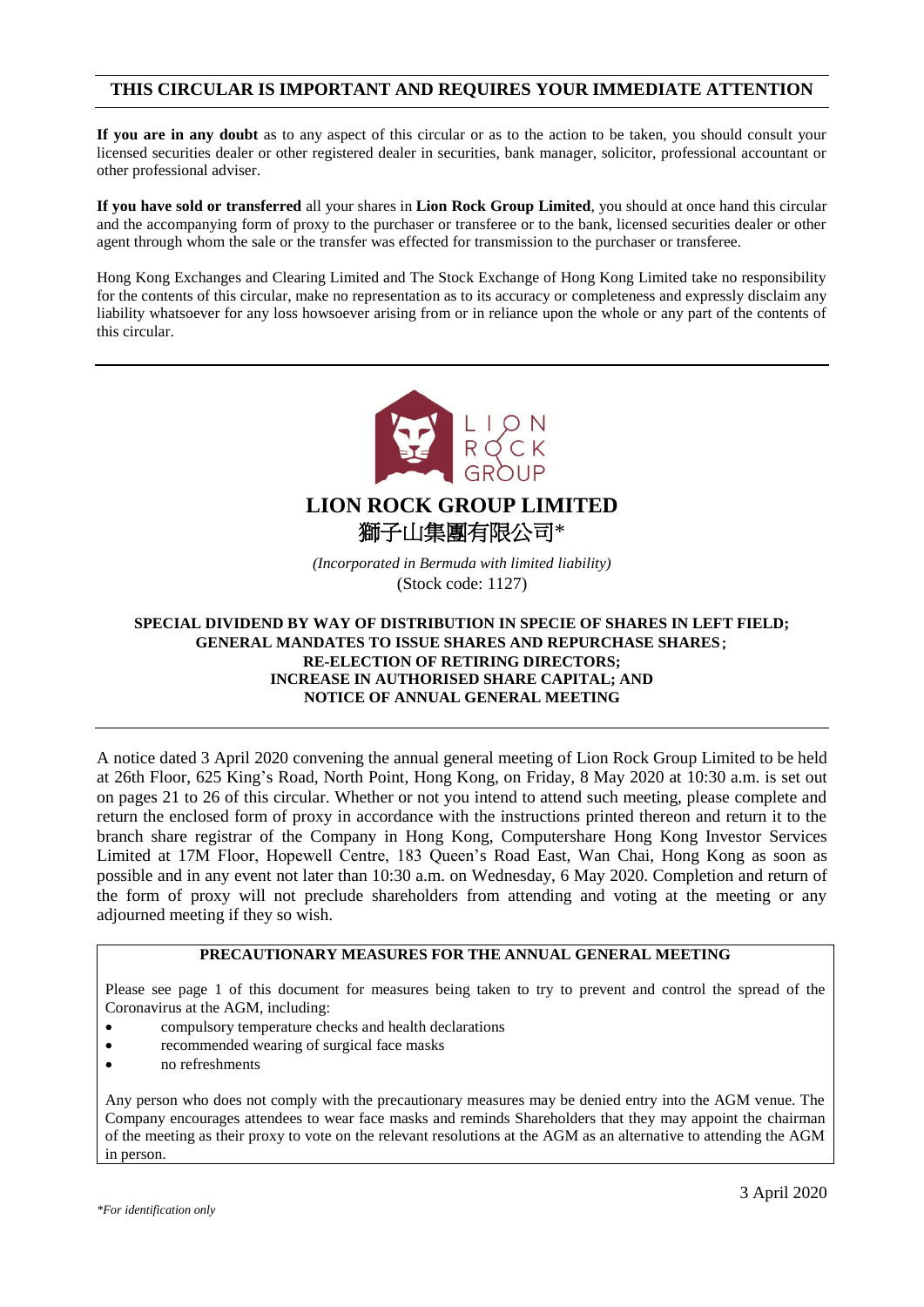# **CONTENTS**

|     |                                                                                  | Page |
|-----|----------------------------------------------------------------------------------|------|
|     | PRECAUTIONARY MEASURES FOR THE ANNUAL GENERAL MEETING1                           |      |
|     |                                                                                  |      |
|     |                                                                                  |      |
|     | <b>LETTER FROM THE BOARD</b>                                                     |      |
| 1.  |                                                                                  |      |
| 2.  |                                                                                  |      |
| 3.  |                                                                                  |      |
| 4.  |                                                                                  |      |
| 5.  |                                                                                  |      |
| 6.  |                                                                                  |      |
| 7.  |                                                                                  |      |
| 8.  |                                                                                  |      |
| 9.  |                                                                                  |      |
| 10. |                                                                                  |      |
| 11. |                                                                                  |      |
|     |                                                                                  |      |
|     |                                                                                  |      |
|     | APPENDIX III – Biographical details of the retiring directors to be re-elected19 |      |
|     |                                                                                  |      |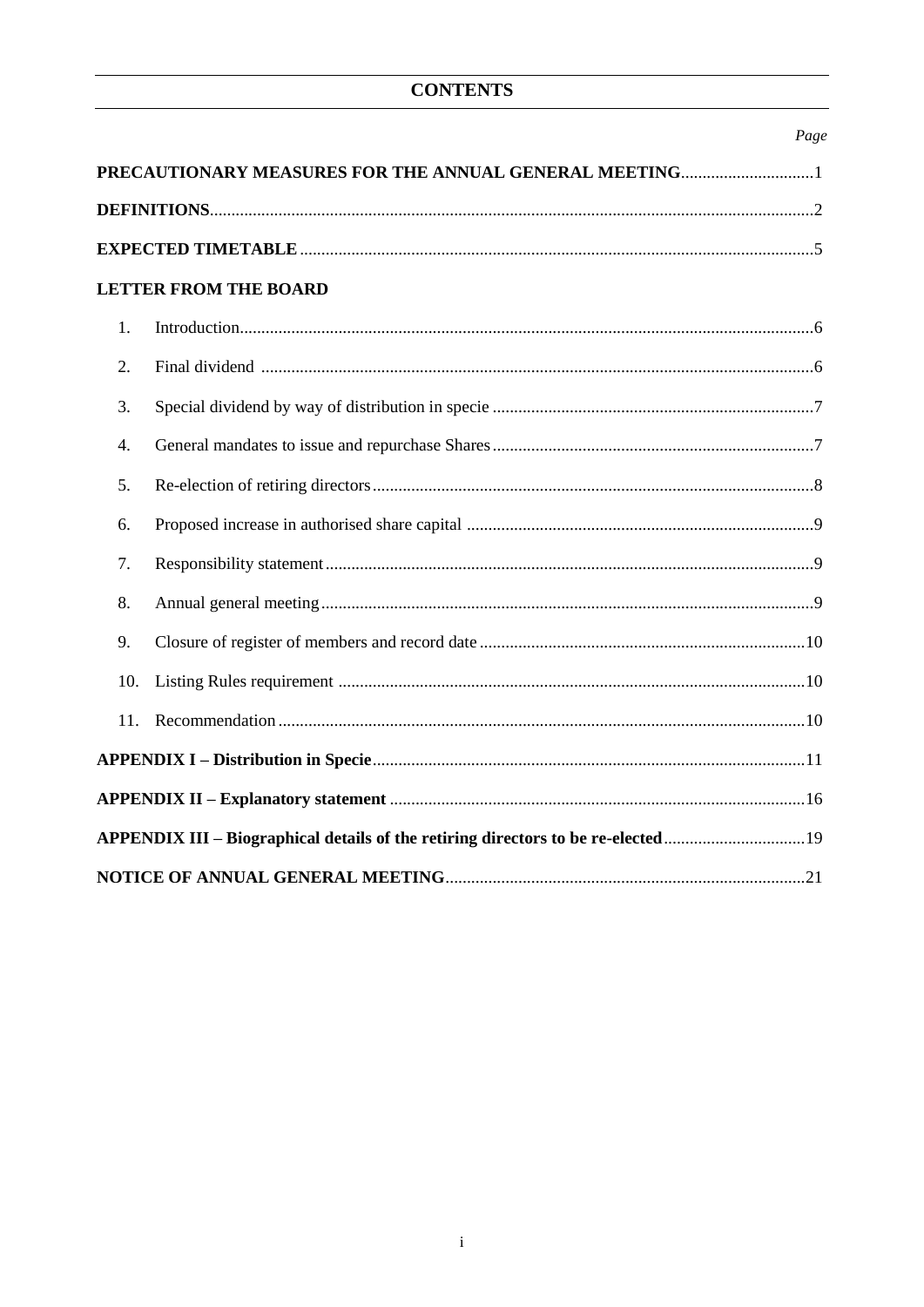## **PRECAUTIONARY MEASURES FOR THE ANNUAL GENERAL MEETING**

In view of the ongoing Novel Coronavirus (COVID-19) epidemic, the Company will implement the following preventive measures at the Annual General Meeting to protect attending Shareholders, staff and other stakeholders from the risk of infection:

- (i) Compulsory body temperature checks will be conducted on every attendee at the entrance of the AGM venue. Any person with a body temperature of over 37.4 degrees Celsius may be denied entry into the AGM venue or be required to leave the AGM venue.
- (ii) All attendees may be asked whether (a) he/she travels outside of Hong Kong within the 14-day period immediately before the AGM; and (b) he/she is subject to any Hong Kong Government prescribed quarantine. Anyone who responds positively to any of these questions may be denied entry into the meeting venue or be required to leave the meeting venue.
- (iii) The Company encourages attendees to wear surgical face masks inside the AGM venue at all times, and to maintain a safe distance between seats.
- (iv) No refreshments will be served.

To the extent permitted under law, the Company reserves the right to deny entry into the AGM venue or require any person to leave the AGM venue in order to ensure the safety of the attendees at the AGM.

In the interest of all stakeholders' health and safety and consistent with recent COVID-19 guidelines issued by the Government of Hong Kong (available at [www.chp.gov.hk/en/features/102742.html\)](http://www.chp.gov.hk/en/features/102742.html), the Company reminds all Shareholders that physical attendance in person at the AGM is not necessary for the purpose of exercising voting rights. As an alternative, by using proxy forms with voting instructions inserted, Shareholders may appoint the chairman of the AGM as their proxy to vote on the relevant resolutions at the AGM instead of attending the AGM in person.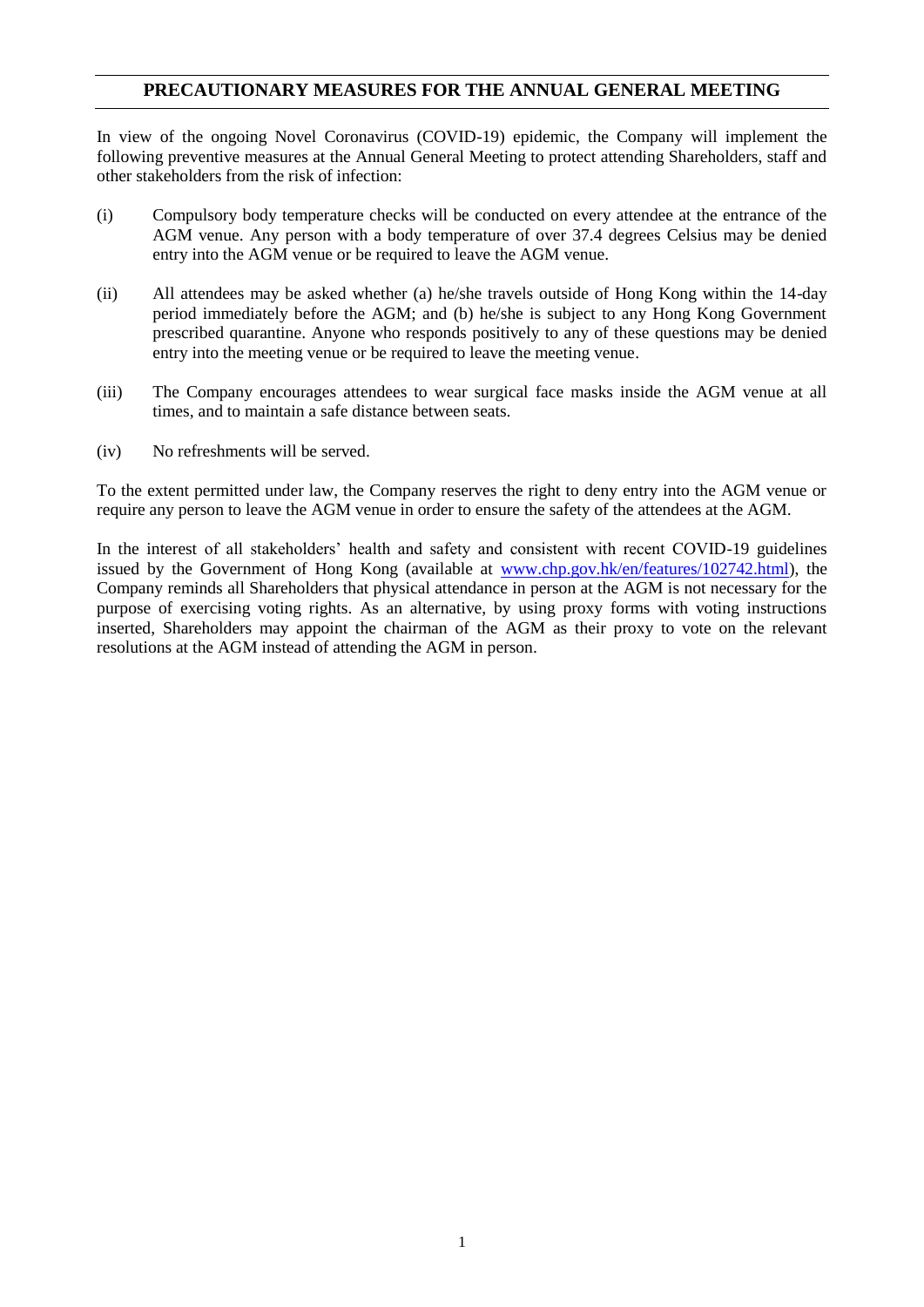*In this circular, unless the context otherwise requires, the following expressions have the following meanings:*

| "1010 Group"                 | 1010 Group Limited, a company incorporated in Hong Kong and is a<br>direct wholly owned subsidiary of the Company                                                                                                                                                  |
|------------------------------|--------------------------------------------------------------------------------------------------------------------------------------------------------------------------------------------------------------------------------------------------------------------|
| $A\$                         | Australian dollar(s), the lawful currency of Australia                                                                                                                                                                                                             |
| "AGM"                        | the annual general meeting of the Company to be held at 26th Floor,<br>625 King's Road, North Point, Hong Kong on Friday, 8 May 2020 at<br>10:30 a.m.                                                                                                              |
| "AGM Notice"                 | the notice dated 3 April 2020 convening the AGM as set out on pages<br>21 to 26 of this circular                                                                                                                                                                   |
| "Board"                      | the board of Directors                                                                                                                                                                                                                                             |
| "Bookbuilders BVI"           | Bookbuilders BVI Limited, a company incorporated in the British<br>Virgin Islands and is an indirect wholly owned subsidiary of the<br>Company                                                                                                                     |
| "Bye-laws"                   | the Bye-laws of the Company                                                                                                                                                                                                                                        |
| "CCASS"                      | the Central Clearing and Settlement System established and operated by<br>Hong Kong Securities Clearing Company Limited                                                                                                                                            |
| "CCASS Investor Participant" | a person admitted to participate in CCASS as an investor participant<br>who may be an individual or joint individuals or a corporation                                                                                                                             |
| "CCASS Participant"          | a person admitted to participate in CCASS as a direct clearing<br>participant, a general clearing participant, a custodian participant, or<br>any CCASS Investor Participant                                                                                       |
| "Capital Increase"           | The proposed increase in the authorised share capital of the Company<br>from $HK$10,000,000$ to $HK$15,000,000$ by the creation of an<br>additional 500,000,000 Shares                                                                                             |
| "close associate(s)"         | has the same meaning ascribed thereto in the Listing Rules                                                                                                                                                                                                         |
| "Company"                    | Lion Rock Group Limited, a company incorporated in Bermuda with<br>limited liability and the Shares of which are listed on the Stock<br>Exchange (stock code: 1127)                                                                                                |
| "controlling shareholder(s)" | has the same meaning ascribed thereto in the Listing Rules                                                                                                                                                                                                         |
| "Director(s)"                | director(s) of the Company                                                                                                                                                                                                                                         |
| "Distribution in Specie"     | the proposed distribution of a special dividend by the Company in the<br>form of a distribution in specie of Left Field Shares entitled to be<br>received by the Company from 1010 Group pursuant to the Subsidiary<br>Distribution to the Qualifying Shareholders |
| "Distribution Completion"    | the names and particulars of all Qualifying Shareholders being entered<br>on the register of members of Left Field as a result of the Distribution in<br>Specie                                                                                                    |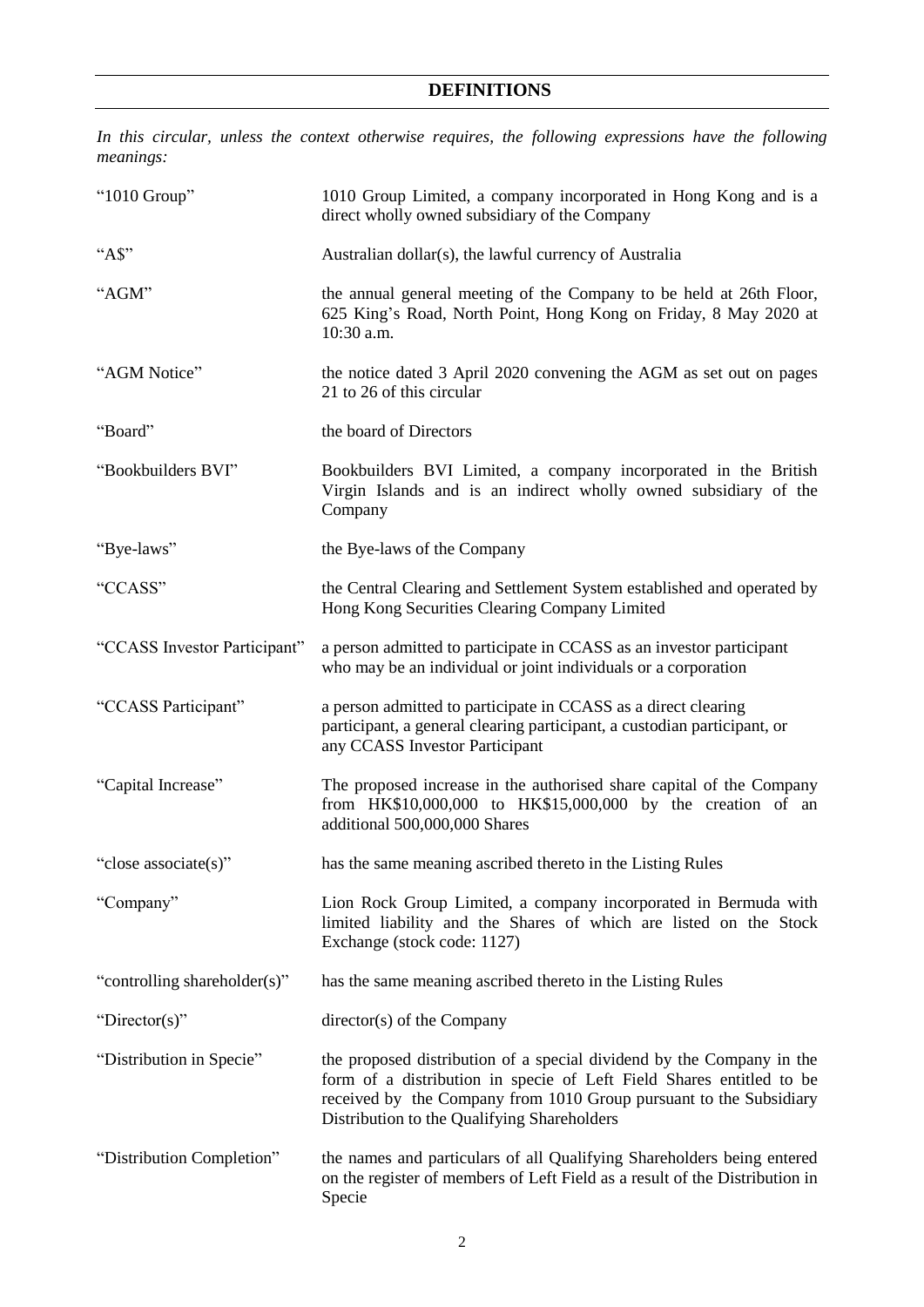# **DEFINITIONS**

| "Distribution Left Field<br>Share $(s)$ " | the Left Field Share(s) being subject to Distribution in Specie                                                                                                                                                                                                                                                                                    |
|-------------------------------------------|----------------------------------------------------------------------------------------------------------------------------------------------------------------------------------------------------------------------------------------------------------------------------------------------------------------------------------------------------|
| "Group"                                   | the Company and its subsidiaries                                                                                                                                                                                                                                                                                                                   |
| "HK\$"                                    | Hong Kong dollars, the lawful currency of Hong Kong                                                                                                                                                                                                                                                                                                |
| "Hong Kong"                               | the Hong Kong Special Administrative Region of the People's Republic<br>of China                                                                                                                                                                                                                                                                   |
| "Latest Practicable Date"                 | 27 March 2020 being the latest practicable date prior to the printing of<br>this circular for ascertaining certain information referred to in this<br>circular                                                                                                                                                                                     |
| "Left Field"                              | Left Field Printing Group Limited, a company incorporated in Bermuda<br>with limited liability and the shares of which are listed on the Stock<br>Exchange (stock code: 1540) and is a subsidiary of the Company                                                                                                                                   |
| "Left Field Shares"                       | ordinary share(s) of HK\$0.01 each in the capital of Left Field                                                                                                                                                                                                                                                                                    |
| "Listing Rules"                           | the Rules Governing the Listing of Securities on the Stock Exchange                                                                                                                                                                                                                                                                                |
| "Nomination Committee"                    | the nomination committee of the Company                                                                                                                                                                                                                                                                                                            |
| "Non-Qualifying<br>Shareholder(s)"        | those Overseas Shareholder(s) whom the Directors, after making<br>relevant enquiries, consider necessary or expedient to be excluded from<br>the Distribution in Specie on account either of the legal restrictions<br>under the laws of the relevant place or the requirements of the relevant<br>regulatory body or stock exchange in that place |
| "Overseas Shareholder(s)"                 | holder(s) of Shares whose addresses as shown on the register of<br>members of the Company on the Record Date are outside Hong Kong                                                                                                                                                                                                                 |
| "Qualifying Shareholder(s)"               | the Shareholder(s) whose name(s) appear on the register of members of<br>the Company at the close of business on the Record Date, other than the<br>Non-Qualifying Shareholder(s)                                                                                                                                                                  |
| "Record Date"                             | 15 May 2020, the record date for ascertaining entitlements to the final<br>dividend and Distribution in Specie to be made by the Company                                                                                                                                                                                                           |
| "Resolution(s)"                           | the proposed resolution(s) as referred to in the AGM Notice                                                                                                                                                                                                                                                                                        |
| "SFO"                                     | the Securities and Futures Ordinance, Chapter 571 of the Laws of Hong<br>Kong                                                                                                                                                                                                                                                                      |
| "Share(s)"                                | ordinary share(s) of $HK$0.01$ each in the capital of the Company                                                                                                                                                                                                                                                                                  |
| "Share Issue Mandate"                     | a general mandate proposed to be granted to the Directors to exercise<br>the powers of the Company to allot, issue and deal with Shares during<br>the relevant period as set out in Resolution No. 6                                                                                                                                               |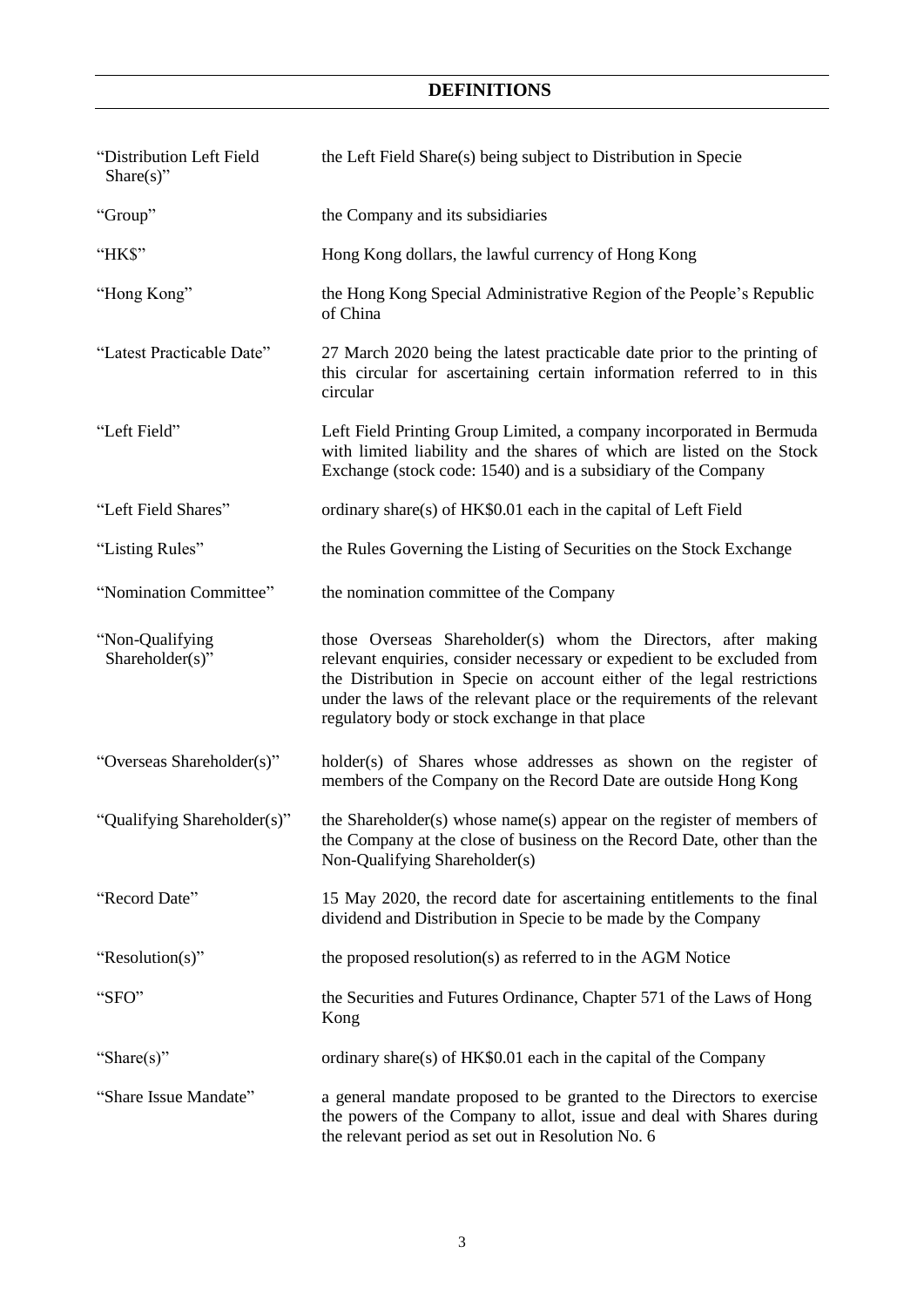# **DEFINITIONS**

| "Share Registrar"            | Computershare Hong Kong Investor Services Limited at Shops 1712-<br>1716, 17/F, Hopewell Centre, 183 Queen's Road East, Wan Chai, Hong<br>Kong                                                                                    |
|------------------------------|-----------------------------------------------------------------------------------------------------------------------------------------------------------------------------------------------------------------------------------|
| "Share Repurchase Mandate"   | a general mandate proposed to be granted to the Directors to exercise<br>the powers of the Company to repurchase Shares during the relevant<br>period as set out in Resolution No. 7                                              |
| "Shareholder(s)"             | Shareholder(s) of the Company                                                                                                                                                                                                     |
| "Stock Exchange"             | The Stock Exchange of Hong Kong Limited                                                                                                                                                                                           |
| "Subsidiary Distribution"    | the distribution in specie of 77,000,000 Left Field Shares held by<br>Bookbuilders BVI to 1010 Group and 1010 Group distributing<br>77,000,000 Left Field Shares to be received from Bookbuilders BVI in<br>specie to the Company |
| "substantial shareholder(s)" | has the same meaning ascribed thereto in the Listing Rules                                                                                                                                                                        |
| "Takeovers Code"             | the Hong Kong Code on Takeovers and Mergers                                                                                                                                                                                       |
| $\cdot \cdot \cdot \cdot$    | per cent.                                                                                                                                                                                                                         |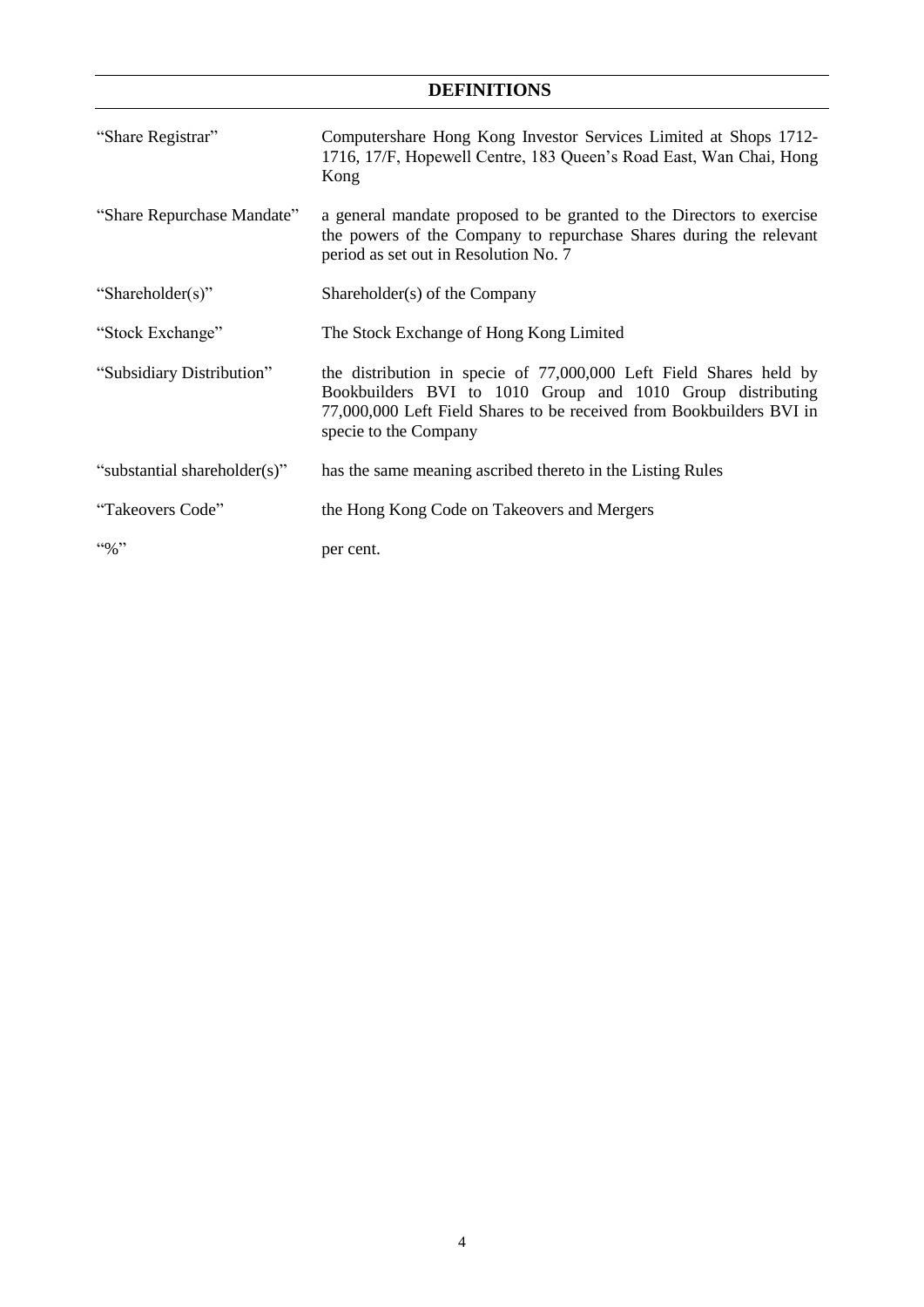## **EXPECTED TIMETABLE**

The expected timetable for the AGM, final dividend and Distribution in Specie is set out below:

### **Events**

| Record date for determination of entitlement to                                                                                                   |
|---------------------------------------------------------------------------------------------------------------------------------------------------|
|                                                                                                                                                   |
| Latest time of dealing in Shares cum-entitlements                                                                                                 |
| First day of dealing in Shares ex-entitlements                                                                                                    |
| Latest time for lodging transfer documents for entitlements<br>to final dividend and the Distribution in Specie  4:30 p.m., 14 May 2020, Thursday |
|                                                                                                                                                   |
| Record Date for determination of entitlements                                                                                                     |
| Expected date of despatch of cheques for final dividend and<br>share certificates of Left Field to Qualifying Shareholders 3 June 2020, Wednesday |

*Note: all times in this circular refer to Hong Kong local time and date.*

Dates or deadlines specified in this circular are indicative only and may be varied by the Company. Any consequential changes to the expected timetable will be published or notified to the Shareholders as and when appropriate.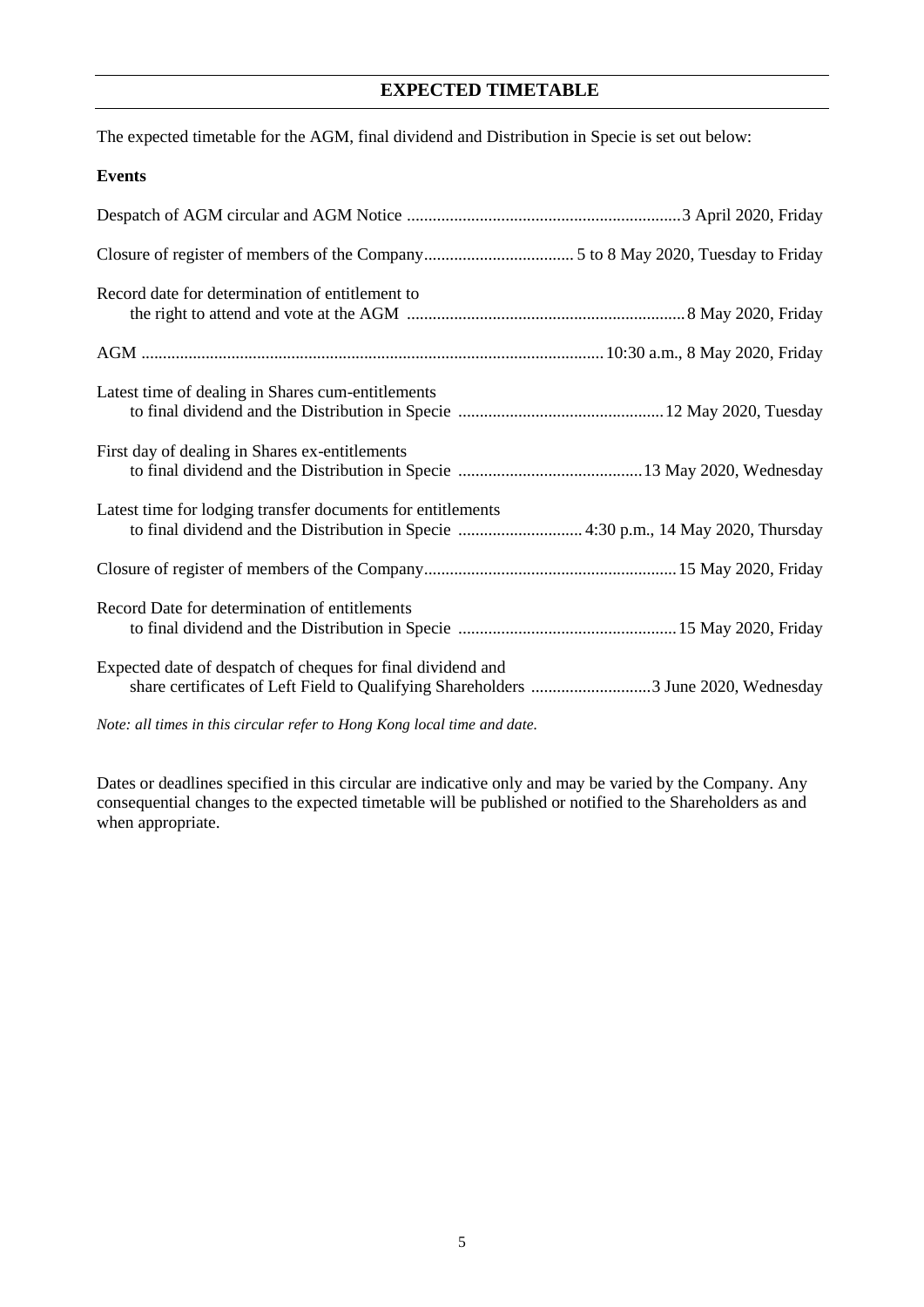

# **LION ROCK GROUP LIMITED** 獅子山集團有限公司\*

*(Incorporated in Bermuda with limited liability)* (Stock code: 1127)

*Executive Directors:* Lau Chuk Kin Lam Mei Lan Chu Chun Wan

*Non-Executive Directors:* Li Hoi, David Guo Junsheng

*Independent Non-Executive Directors:* Yeung Ka Sing *(Chairman)* Lee Hau Leung Ng Lai Man, Carmen

*Registered office:* Clarendon House 2 Church Street Hamilton HM 11 Bermuda

*Principal place of business in Hong Kong:* 26/F, 625 King's Road North Point Hong Kong

3 April 2020

*\*For identification only*

*To the Shareholders*

Dear Sir and Madam,

### **SPECIAL DIVIDEND BY WAY OF DISTRIBUTION IN SPECIE OF SHARES IN LEFT FIELD; GENERAL MANDATES TO ISSUE SHARES AND REPURCHASE SHARES; RE-ELECTION OF RETIRING DIRECTORS; INCREASE IN AUTHORISED SHARE CAPITAL; AND NOTICE OF ANNUAL GENERAL MEETING**

### **1. INTRODUCTION**

The purpose of this document is to provide Shareholders with details regarding (i) the special dividend in a form of the Distribution in Specie; (ii) renewal of the general mandates to allot, issue and deal with the Shares and to repurchase the Shares; (iii) re-election of retiring directors; and (iv) increase in authorised share capital to be dealt with at the AGM.

### **2. FINAL DIVIDEND**

The Board has recommended the declaration of a final dividend of HK4 cents per Share to the Shareholders whose names appear on the register of members of the Company on the Record Date.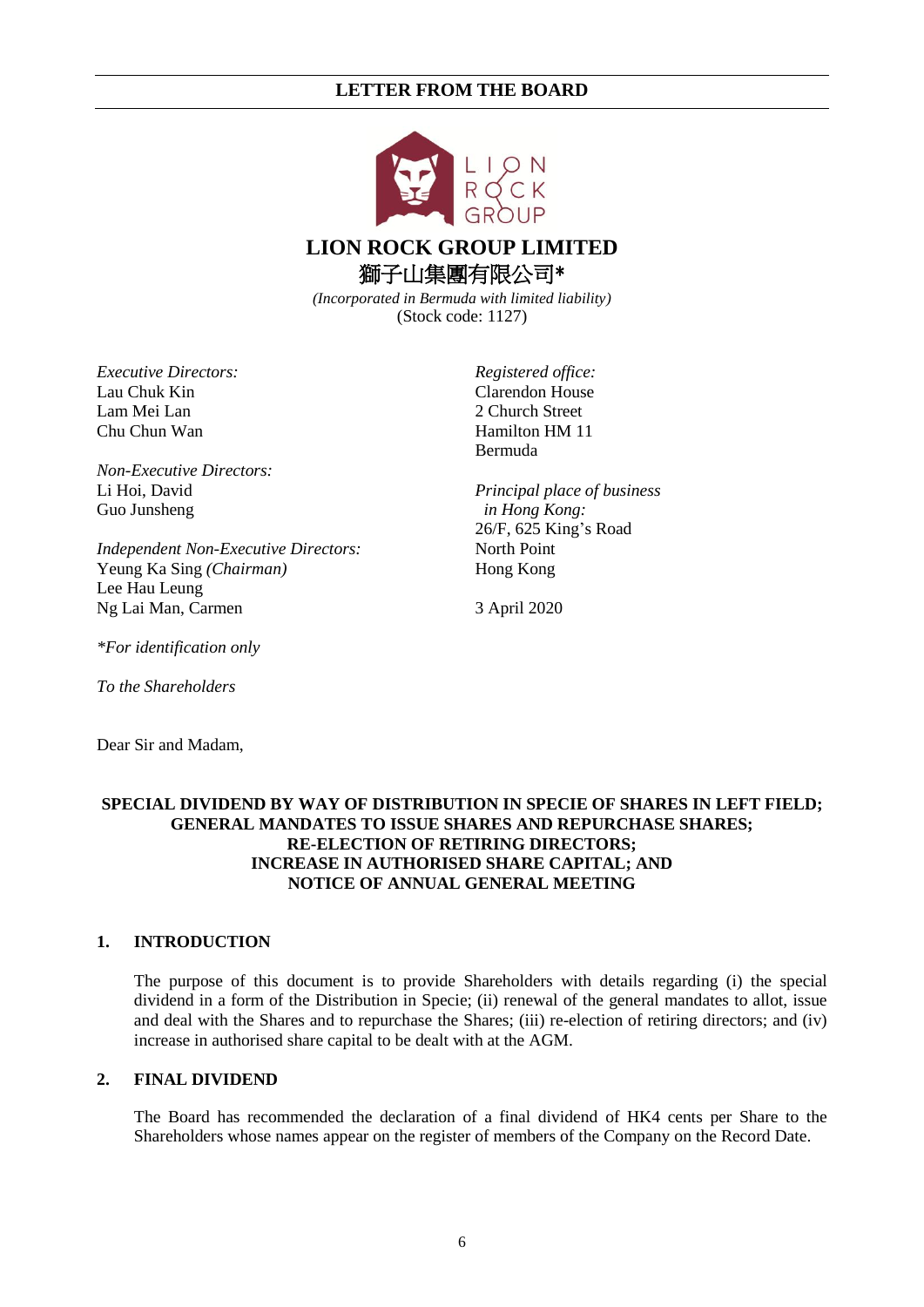### **3. SPECIAL DIVIDEND BY WAY OF DISTRIBUTION IN SPECIE**

As at the Latest Practicable Date, the Company indirectly held 344,521,734 shares in Left Field, which represents approximately 67.97% of the total issued share capital of Left Field.

The Board has proposed to distribute 48,125,000 Left Field Shares indirectly held by the Company through Bookbuilders BVI to the Shareholders as a special dividend in the form of a distribution in specie. To this end, Bookbuilders BVI has proposed the distribution of 48,125,000 Left Field Shares in specie to 1010 Group and 1010 Group has proposed the distribution of 48,125,000 Left Field Shares to be received from Bookbuilders BVI in specie to the Company on the Record Date. The Board has also proposed to distribute such number of Left Field Shares that the Company is to be entitled to receive from 1010 Group to the Qualifying Shareholders whose names appear on the register of members of the Company on the Record Date on the basis of 1 Left Field Share for every 16 Shares held by a Qualifying Shareholder, rounded down to the nearest whole number of Left Field Shares where such calculation results in fractional Left Field Shares to be distributed to a Qualifying Shareholder. It is expected that in the event of the Distribution in Specie becoming unconditional, Bookbuilders BVI will transfer the Distribution Left Field Shares held by it directly to the Qualifying Shareholders. On Distribution Completion, the Qualifying Shareholders will become the holders of the Distribution Left Field Shares and the Company's interest in Left Field will reduce from approximately 67.97% to approximately 58.47%.

Your attention is drawn to the Appendix I to this circular for further details regarding the Distribution in Specie.

### **4. GENERAL MANDATES TO ISSUE AND REPURCHASE SHARES**

Under the Listing Rules, the general unconditional mandates granted on 9 May 2019 will lapse at the conclusion of the coming AGM, unless renewed at the AGM. Resolutions Nos. [6](#page-23-0) and [7](#page-25-0) will be proposed at the AGM to renew these mandates.

Resolutions set out as Resolutions no. [6](#page-23-0) and [7](#page-25-0) in the AGM Notice will be proposed at the AGM to grant to Directors general mandates:

- <span id="page-8-0"></span>(i) to allot, issue and deal with Shares whose aggregate nominal amount does not exceed:
	- (a) in the case of an allotment and issue of Shares for cash (other than an allotment and issue of Shares pursuant to a rights issue), 5% of the aggregate nominal amount of the Shares in issue as at the date of passing such resolution; and
	- (b) in the case of an allotment and issue of Shares other than for cash, 20% of the aggregate nominal amount of the Shares in issue as at the date of passing such resolution (less the aggregate nominal amount of Shares (if any) issued pursuant to the general mandate granted pursuant to sub-paragraph [\(a\)](#page-8-0) above),

provided that, in any event, no Shares shall be allotted and issued pursuant to this general mandate if the relevant price represents a discount of 5% or more to the Benchmarked Price (as defined below) of the Shares; and

(ii) to repurchase Shares whose aggregate nominal amount does not exceed 10% of the aggregate nominal amount of the Shares in issue as at the date of passing such resolution.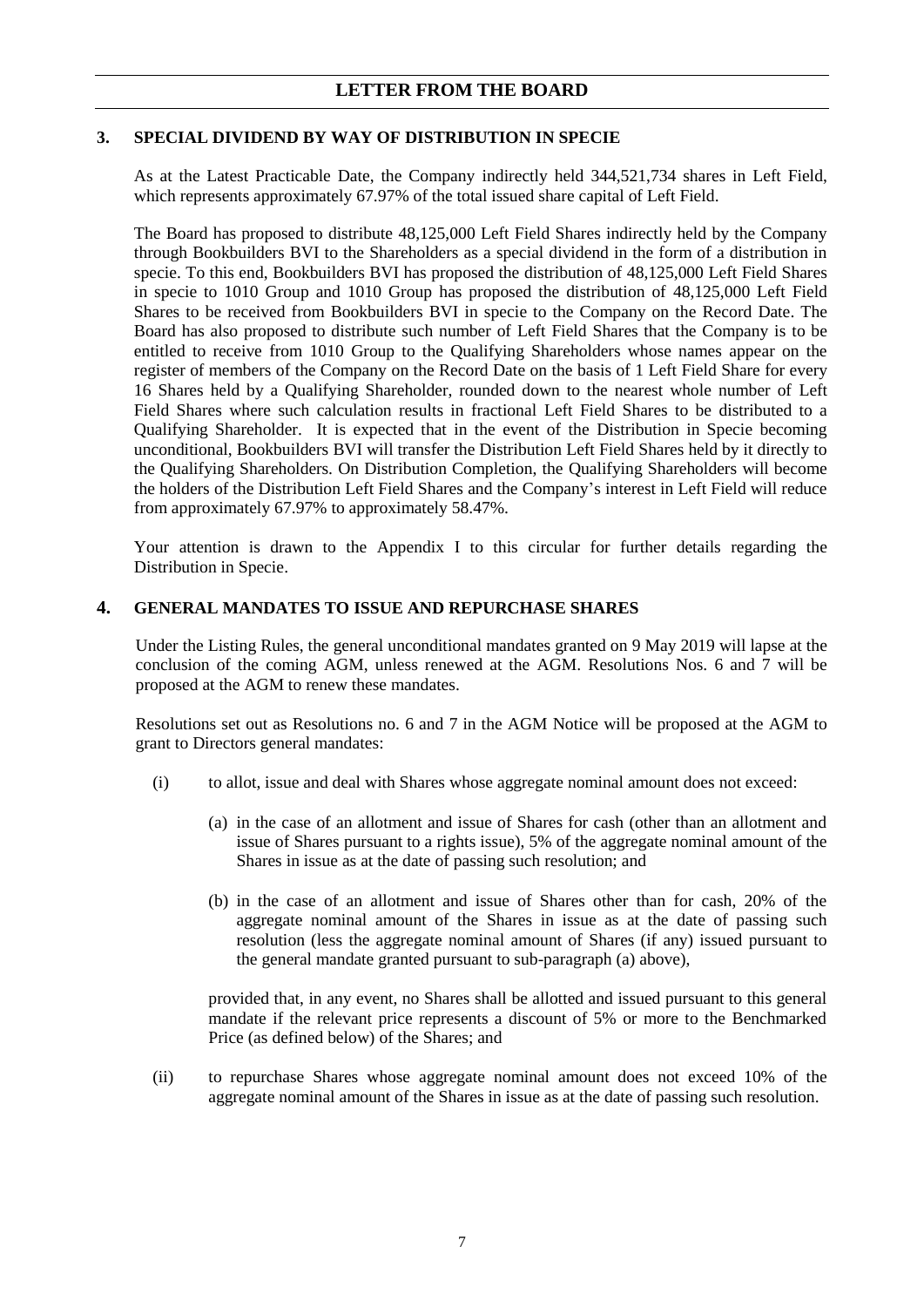For the avoidance of doubt, the aggregate nominal amount of Shares may be allotted and issued or agreed conditionally or unconditionally to be allotted or issued pursuant to the Share Issue Mandate shall not exceed 20% of the aggregate nominal amount of the Share in issue as at the date of approving such mandate. As at the Latest Practicable Date, the issued share capital of the Company comprised 770,000,000 Shares. On the basis that no further Shares are issued and no Shares are to be repurchased by the Company prior to the date of passing such resolution, the maximum number of the Shares to be issued pursuant to this general mandate shall be 154,000,000 Shares.

For the purposes of the Share Issue Mandate, the "Benchmarked Price" shall be a price which is the higher of:

- (i) the closing price of the Shares as stated in the Stock Exchange's daily quotations sheet on the date of signing of the agreement to which the transaction relates; and
- (ii) the average closing price of the Shares as stated in the Stock Exchange's daily quotations sheet in the five trading days immediately prior to the earlier of:
	- (a) the date of signing of the agreement to which the allotment and issue of Shares relate; or
	- (b) the date on which the relevant allotment and issue of Shares are announced; and
	- (c) the date on which the price of the relevant Shares to be allotted and issued is fixed.

The Share Repurchase Mandate would continue in force until the conclusion of the next annual general meeting of the Company or the expiration of the period within which the next annual general meeting of the Company is required by the Bye-laws or the Companies Act 1981 of Bermuda or any other applicable law of Bermuda to be held or until the Share Repurchase Mandate is revoked or varied by an ordinary resolution of the Shareholders in general meeting, whichever is the earliest.

An explanatory statement to provide the Shareholders with information reasonably necessary to enable them to make an informed decision on whether to vote for or against the resolutions concerning the Share Repurchase Mandate is set out in Appendix II to this circular.

The Directors have no present intention to repurchase any Shares pursuant to the Share Repurchase Mandate.

### **5. RE-ELECTION OF RETIRING DIRECTORS**

In accordance with No. 84 of the Bye-laws, Ms. Lam Mei Lan, Mr. Guo Junsheng and Prof. Lee Hau Leung will retire at the forthcoming AGM and being eligible, offer themselves for re-election as directors at the AGM.

The Nomination Committee has reviewed the structure and composition of the Board, the qualifications, skills, knowledge and experience, time commitment and contributions of the retiring Directors, having regard to the nomination policy and the board diversity policy of the Company.

The Nomination Committee also reviewed and assessed the annual confirmation of independence of Prof. Lee Hau Leung ("Prof. Lee") who has served the Board since June 2011, based on the independence criteria as set out in Rule 3.13 of the Listing Rules and were of the view that he remains independent. Prof. Lee has provided valuable contributions to the Company and demonstrated his ability to exercise independent judgment and provide a balanced and objective view in relation to the Company's affairs. His extensive experience in his own fields is relevant to the Company's business. In addition, his educational background and diversity of experience have enabled him to provide valuable and diverse views, as well as relevant insights to the Board and contribute to the diversity of the Board.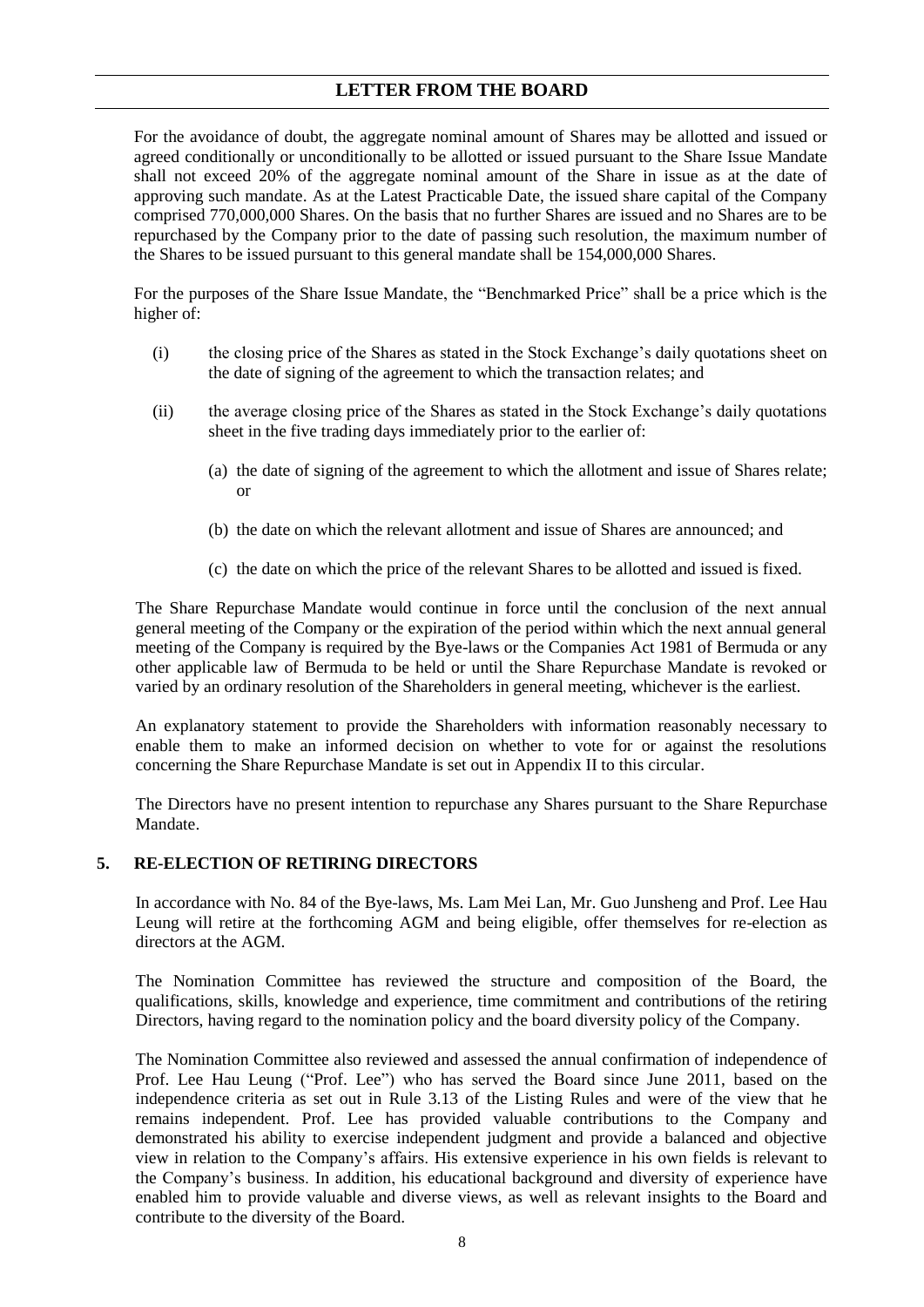The Nomination Committee is of the view that the retiring Directors have extensive experience in different fields and professions that are relevant to the Company's business. In addition, their respective educational background, experience and knowledge allow them to provide valuable and relevant insights and contribute to the diversity of the Board. Accordingly, the Nomination Committee has recommended them to the Board for re-election and the Board has endorsed the recommendations of the Nomination Committee and recommended all the retiring Directors to stand for re-election at the AGM.

Brief biographical details of the retiring directors who are proposed to be re-elected at the AGM are set out in Appendix III to this circular.

## **6. PROPOSED INCREASE IN AUTHORISED SHARE CAPITAL**

As at the Latest Practicable Date, the authorised share capital of the Company was HK\$10,000,000 divided into 1,000,000,000 Shares, of which 770,000,000 Shares were in issue, representing 77.0% of the authorised share capital of the Company. In order to provide the Company with sufficient capital raising capacity for expansion including meeting working capital requirements as and when necessary, the Board proposes to increase the authorised share capital of the Company from HK\$10,000,000 to HK\$15,000,000 by the creation of an additional 500,000,000 Shares ranking pari passu in all respects with the existing Shares. The Capital Increase is subject to the passing of an ordinary resolution by the Shareholders at the AGM.

The Directors have no present intention to issue any part of the Capital Increase once approved at the AGM.

### **7. RESPONSIBILITY STATEMENT**

This circular, for which the Directors collectively and individually accept full responsibility, includes particulars given in compliance with the Listing Rules as may be amended, modified or supplemented from time to time for the purpose of giving information with regard to the Company. The Directors, having made all reasonable enquiries, confirm that, to the best of their knowledge and belief, (a) the information contained in this circular is accurate and complete in all material respects and not misleading or deceptive; and (b) there are no other matters the omission of which would make any statement in this circular misleading.

### **8. ANNUAL GENERAL MEETING**

Set out on pages 21 to 26 of this circular is the AGM Notice convening the AGM at which, inter alia, Resolutions will be proposed to approve the declaration of final dividend, Distribution in Specie, the Share Issue Mandate, the Share Repurchase Mandate, Capital Increase and the re-election of retiring Directors.

A form of proxy for the use at the AGM is enclosed with this circular. Whether or not you intend to attend such meeting, please complete and return the enclosed form of proxy in accordance with the instructions printed thereon and return it to the branch share registrar of the Company in Hong Kong, Computershare Hong Kong Investor Services Limited at 17M Floor, Hopewell Centre, 183 Queen's Road East, Wan Chai, Hong Kong as soon as possible and in any event not later than 10:30 a.m. on Wednesday, 6 May 2020. Completion and return of the form of proxy will not prelude Shareholders from attending and voting at the AGM if they so wish.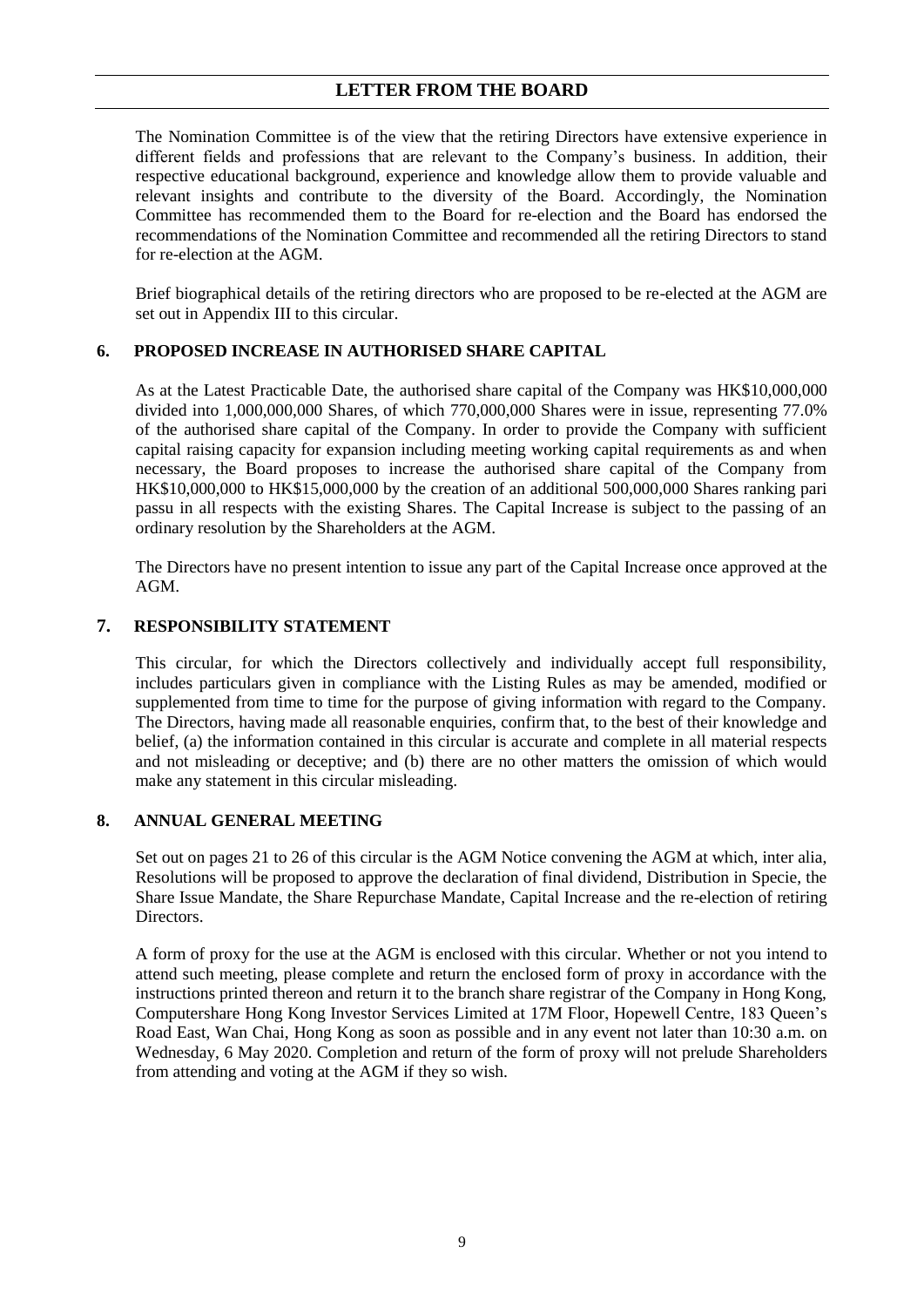### **9. CLOSURE OF REGISTER OF MEMBERS AND RECORD DATE**

Shareholders whose names appear on the Company's register of members on Friday, 8 May 2020 will be eligible to attend and vote at the AGM. The register of members and transfer books of the Company will be closed from Tuesday, 5 May 2020 to Friday, 8 May 2020 (both days inclusive) during which period no transfer of Shares will be registered. In order to qualify for attending and voting at the AGM, all transfer forms accompanied by the relevant share certificates must be lodged for registration with the Company's branch share register and transfer office in Hong Kong, Computershare Hong Kong Investor Services Limited at Shops 1712-1716, 17th Floor, Hopewell Centre, 183 Queen's Road East, Wan Chai, Hong Kong not later than 4:30p.m. on Monday, 4 May 2020.

The Record Date for determining a Shareholder's entitlement to the final dividend and the Distribution in Specie to be made by the Company is Friday, 15 May 2020. The register of members and transfer books of the Company will be closed on Friday, 15 May 2020 on which no transfer of Shares will be registered. In order to qualify for the proposed final dividend and the Distribution in Specie, all transfer forms accompanied by the relevant share certificates must be lodged for registration with the Company's branch share register and transfer office in Hong Kong, Computershare Hong Kong Investor Services Limited at Shops 1712-1716, 17th Floor, Hopewell Centre, 183 Queen's Road East, Wan Chai, Hong Kong not later than 4:30p.m. on Thursday, 14 May 2020.

### **10. LISTING RULES REQUIREMENT**

According to Rule 13.39(4) of the Listing Rules, any vote of shareholders at a general meeting must be taken by poll except where the chairman, in good faith, decides to allow a resolution which relates purely to a procedural or administrative matter to be voted on by a show of hands.

### **11. RECOMMENDATION**

The Board is of the opinion that the proposals referred to above are in the interests of the Company and its Shareholders and therefore recommend you to vote in favour of the relevant resolutions to be proposed at the AGM.

> Yours faithfully, By Order of the Board **Lion Rock Group Limited Lau Chuk Kin** *Executive Director*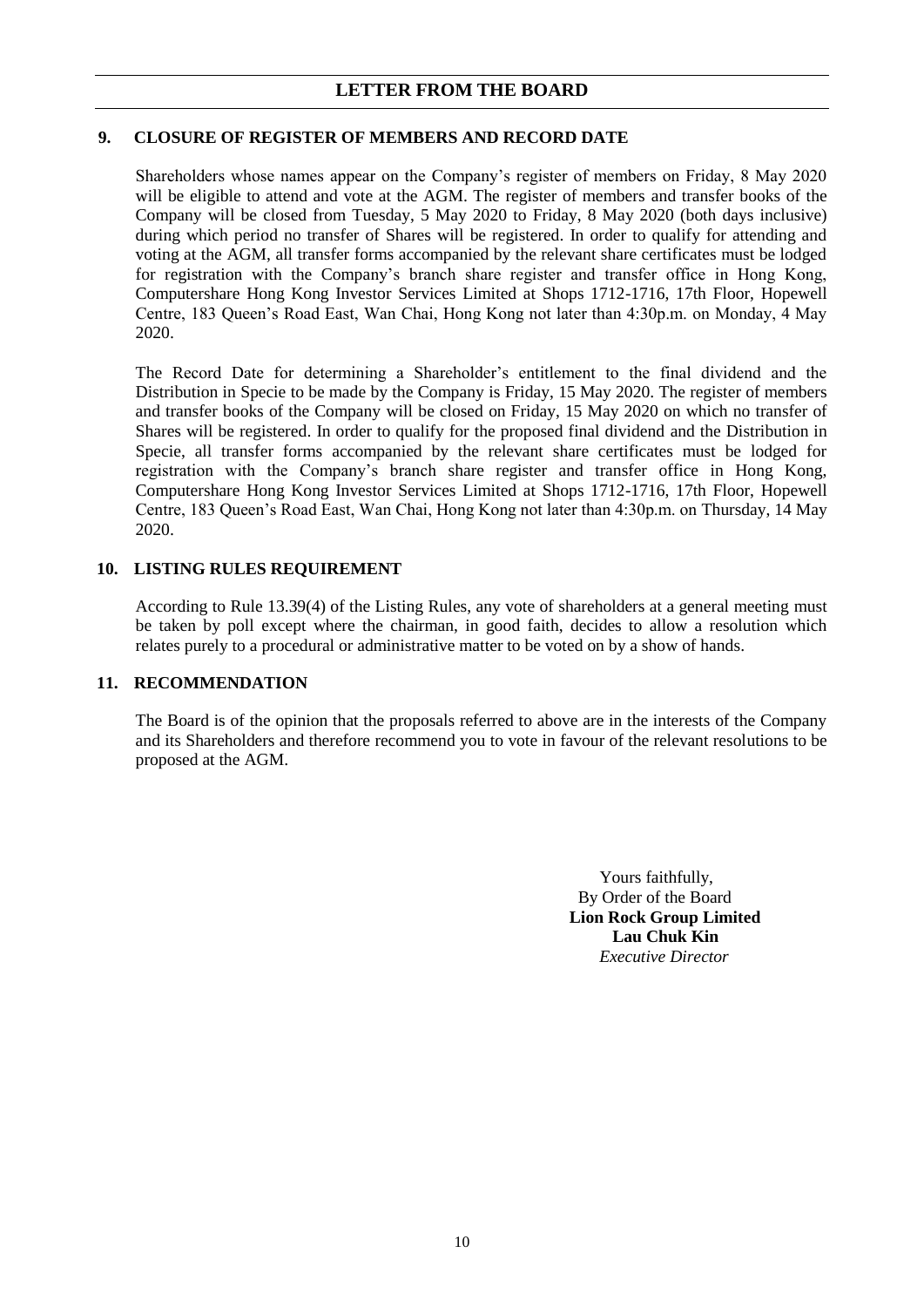This appendix contains further information regarding the Distribution in Specie.

## **1. INTRODUCTION**

As at the Latest Practicable Date, the number of Left Field Shares held by the Company was 344,521,734 representing approximately 67.97% of the total issue share capital of Left Field. The Board has proposed to distribute 48,125,000 Left Field Shares indirectly held by the Company through Bookbuilders BVI, an indirect wholly owned subsidiary of the Company, to the Shareholders as a special dividend in the form of a distribution in specie. To this end, Bookbuilders BVI has proposed the distribution of 48,125,000 Left Field Shares in specie to 1010 Group and 1010 Group has proposed the distribution of 48,125,000 Left Field Shares to be received from Bookbuilders BVI in specie to the Company on the Record Date. The Board has also proposed to distribute such number of Left Field Shares that the Company is to be entitled to receive from 1010 Group to the Qualifying Shareholders whose names appear on the register of members of the Company on the Record Date on the basis of 1 Left Field Share for every 16 Shares held by a Qualifying Shareholder, rounded down to the nearest whole number of Left Field Shares where such calculation results in fractional Left Field Shares to be distributed to a Qualifying Shareholder. As fractional Left Field Shares will not be distributed, they will be held by the Company directly immediately after the Distribution in Specie for the benefit of the Company.

It is expected that in the event of the Distribution in Specie becoming unconditional, Bookbuilders BVI will transfer the Distribution Left Field Shares held by it directly to the Qualifying Shareholders. On Distribution Completion, the Qualifying Shareholders will become the holders of the Distribution Left Field Shares and the Company's interest in Left Field will reduce from approximately 67.97% to approximately 58.47%.

Conditional upon the fulfilment of all conditions precedent as set out below, the Distribution in Specie will be distributed and made out of the retained earnings account and the contributed surplus account of the Company.

## 2. **CONDITIONS**

The Distribution in Specie is conditional upon the following taking place on or before 31 May 2020:

- (a) the passing by the Shareholders of the necessary resolutions approving the Distribution in Specie at the AGM; and
- (b) the compliance with the relevant procedures and requirements under the laws of Bermuda, Hong Kong and British Virgin Islands (where applicable) and the Listing Rules to effect the Distribution in Specie and the Subsidiary Distribution.

None of the above conditions can be waived.

As at the Latest Practicable Date, none of the above conditions had been fulfilled.

### **3. QUALIFYING SHAREHOLDERS AND NON-QUALIFYING SHAREHOLDERS**

For the purpose of the Distribution in Specie, the Qualifying Shareholders, whose names appear on the register of members of the Company on the Record Date, are entitled to participate in the Distribution in Specie. The Distribution in Specie will not be available to any Non-Qualifying Shareholders.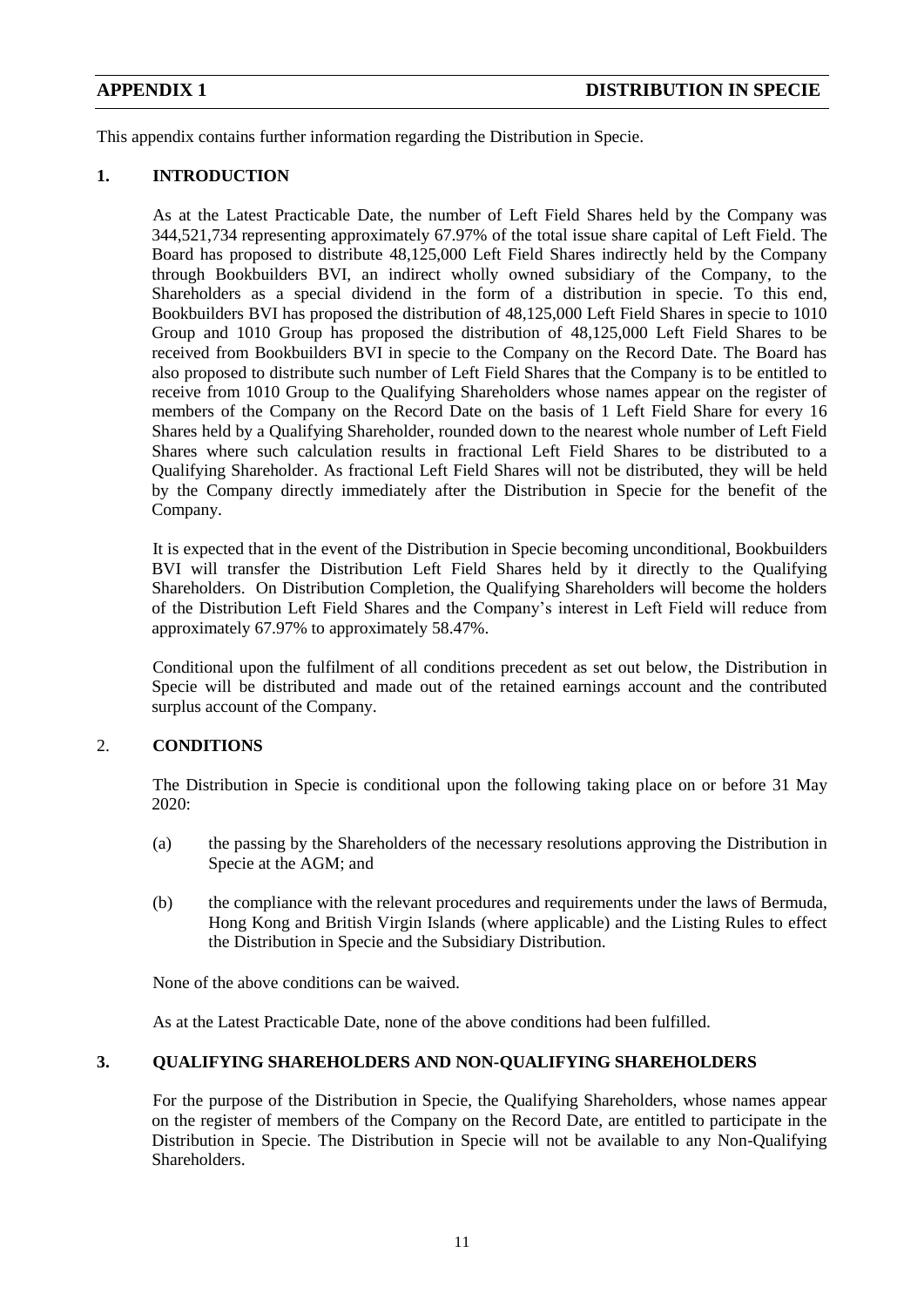### **Qualifying Shareholders**

Qualifying Shareholders are reminded that in order to qualify for the Distribution in Specie, they must ensure that all transfers accompanied by the relevant share certificates are lodged with the office of the branch share registrar of the Company, Computershare Hong Kong Investor Services Limited at Shop 1712 -1716, Hopewell Centre, 183 Queen's Road East, Wan Chai, Hong Kong for registration not later than 4:30 p.m. on Thursday, 14 May 2020.

### **Non-Qualifying Shareholders**

As at the Latest Practicable Date, as shown on the register of members of the Company, there was no Overseas Shareholder.

If there is any Overseas Shareholder based on the register of members of the Company on the Record Date, the Board will make enquiries regarding the legal restrictions under the applicable securities legislation of the relevant jurisdiction and the requirements of the relevant regulatory body or stock exchange with respect to the offer of the Distribution in Specie to any Overseas Shareholder pursuant to Rule 13.36(2)(a) of the Listing Rules. The Board reserves the ultimate right to exclude any Shareholder from the Distribution in Specie if it believes that the transfer of the Left Field Shares to such Shareholder may violate any applicable legal and/or regulatory requirements in any jurisdiction.

Arrangements will be made for Left Field Shares which would otherwise be distributed to the Non-Qualifying Shareholders to be sold at market price as soon as practicable by broker on behalf of the Non-Qualifying Shareholders, on or after the date of posting of the share certificates for the Left Field Shares (which is currently expected to be on or about Wednesday, 3 June 2020) to the Qualifying Shareholders. The net proceeds of such sale in excess of HK\$100 (after deduction of expenses and duties) will be distributed to the Non-Qualifying Shareholders at their own risks, in accordance with the timetable. Individual amount of net proceeds of less than HK\$100 will be retained for the benefit of the Company. The part of this circular in relation to Distribution in Specie will be despatched to the Non-Qualifying Shareholders for information only.

## **4. DISTRIBUTION COMPLETION AND DESPATCH OF SHARE CERTIFICATES**

Subject to the Distribution in Specie becoming unconditional, the Distribution Left Field Shares will be transferred from Bookbuilders BVI to the Qualifying Shareholders as of the Record Date upon Distribution Completion.

The certificates for the Distribution Left Field Shares are expected to be issued and despatched by ordinary posts to those Qualifying Shareholders entitled to them at their own risks on 3 June 2020, Wednesday.

No action is required to be taken by the Qualifying Shareholders to receive the certificates for the Distribution Left Field Shares as a result of the Distribution in Specie. The Qualifying Shareholders will either receive the certificates for such shares and where appropriate, investors holding Shares through CCASS Participants will receive the Distribution Left Field Shares through their respective brokers or custodians who are CCASS clearing or custodian participants or through their CCASS Investor Participant stock accounts. Such investor should seek the advice of their respective stockbroker or other professional adviser for details of those settlement arrangements and how such arrangements will affect their rights and interests.

In the case of a joint holding, the certificate(s) for the Distribution Left Field Shares will be posted to the address of the person whose name stands first on the register of members of the Company on the Record Date.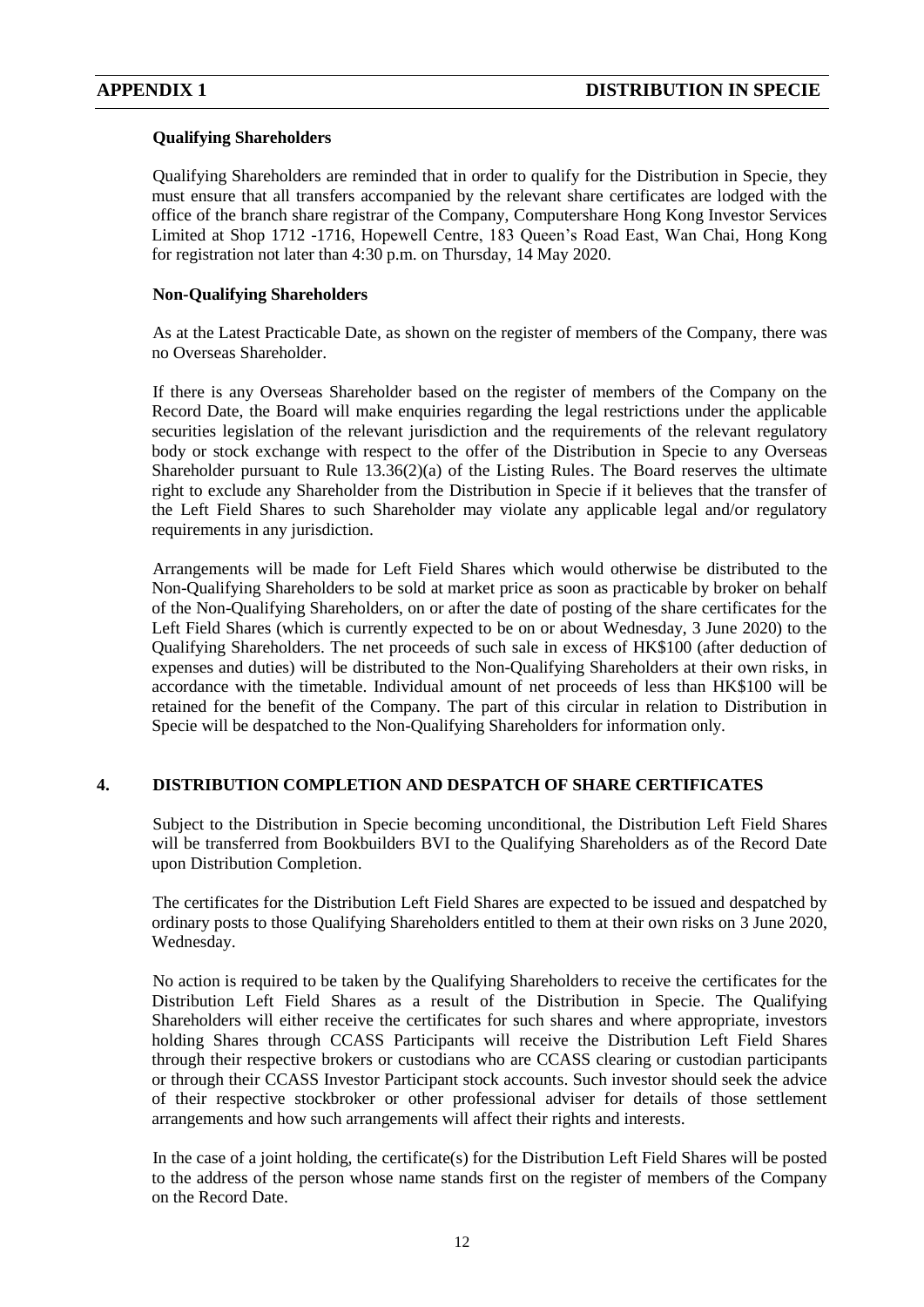### **5. THE GROUP STRUCTURE**

Set out below are the shareholding structures of the Company and Left Field before and after the Distribution Completion (assuming no change in the shareholding structure of the Company and Left Field during the period from the Latest Practicable Date to the Distribution Completion):

|                                                      | <b>Shareholding structure of</b><br>the Company as at the<br><b>Latest Practicable Date</b> |               | <b>Shareholding structure</b><br>of Left Field as at the<br><b>Latest Practicable Date</b> |               | <b>Shareholding structure</b><br>of Left Field<br>immediately after the<br><b>Distribution Completion</b><br>(Note 6) |         |
|------------------------------------------------------|---------------------------------------------------------------------------------------------|---------------|--------------------------------------------------------------------------------------------|---------------|-----------------------------------------------------------------------------------------------------------------------|---------|
|                                                      | No. of Shares<br>held                                                                       | $\frac{0}{0}$ | No. of Left<br><b>Field Shares</b><br>held                                                 | $\frac{0}{0}$ | No. of Left<br><b>Field Shares</b><br>held                                                                            | $\%$    |
| Substantial shareholders                             |                                                                                             |               |                                                                                            |               |                                                                                                                       |         |
| Mr. Lau Chuk Kin                                     | 331,804,623                                                                                 | 43.09%        | 344,521,734                                                                                | 67.97%        | 317, 134, 521                                                                                                         | 62.56%  |
| ER2 Holdings Limited                                 | (Note 1)<br>266,432,717<br>(Note 1)                                                         | 34.60%        | (Note 4)<br>344,521,734<br>(Note 4)                                                        | 67.97%        | (Note 5)<br>313,048,777<br>(Note 5)                                                                                   | 61.76%  |
| City Apex Ltd.                                       | 258,135,326<br>(Note 1)                                                                     | 33.52%        | 344,521,734<br>(Note 4)                                                                    | 67.97%        | 312,530,191<br>(Note 5)                                                                                               | 61.65%  |
| The Company                                          |                                                                                             | 0.00%         | 344,521,734<br>(Note 4)                                                                    | 67.97%        | 296,396,734<br>(Note 5)                                                                                               | 58.47%  |
| 1010 Group                                           |                                                                                             | 0.00%         | 344,521,734<br>(Note 4)                                                                    | 67.97%        | 296,396,734<br>(Note 5)                                                                                               | 58.47%  |
| <b>Bookbuilders BVI</b>                              |                                                                                             | 0.00%         | 344,521,734<br>(Note 4)                                                                    | 67.97%        | 296,396,734<br>(Note 5)                                                                                               | 58.47%  |
| Mr. Chang Mun Kee                                    | 64,179,613<br>(Note 2)                                                                      | 8.34%         |                                                                                            | 0.00%         | 4,011,225                                                                                                             | 0.79%   |
| Mr. David Michael Webb                               | 61,640,976<br>(Note 3)                                                                      | 8.00%         |                                                                                            | 0.00%         | 3,852,561                                                                                                             | 0.76%   |
| JcbNext Berhad                                       | 54,112,030<br>(Note 2)                                                                      | 7.03%         | $\overline{\phantom{0}}$                                                                   | 0.00%         | 3,382,001                                                                                                             | 0.67%   |
| <b>Preferable Situation</b><br><b>Assets Limited</b> | 41,665,808<br>(Note 3)                                                                      | 5.41%         |                                                                                            | 0.00%         | 2,604,113                                                                                                             | 0.51%   |
| <b>Other Directors</b>                               |                                                                                             |               |                                                                                            |               |                                                                                                                       |         |
| Ms. Lam Mei Lan                                      | 16,568,688                                                                                  | 2.15%         |                                                                                            | 0.00%         | 1,035,543                                                                                                             | 0.20%   |
| Mr. Guo Junsheng                                     | 12,299,804                                                                                  | 1.60%         |                                                                                            | 0.00%         | 768,737                                                                                                               | 0.15%   |
| Left Field directors                                 |                                                                                             |               |                                                                                            |               |                                                                                                                       |         |
| Mr. Richard Francis Celarc                           |                                                                                             | 0.00%         | 25,011,987                                                                                 | 4.93%         | 25,011,987                                                                                                            | 4.93%   |
| Mr. Paul Antony Young                                |                                                                                             | 0.00%         | 2,903,967                                                                                  | 0.57%         | 2,903,967                                                                                                             | 0.57%   |
| Other Public Shareholder<br>of the Company           | 283,506,296                                                                                 | 36.82%        |                                                                                            | 0.00%         | 17,719,147                                                                                                            | 3.51%   |
| Other Public Shareholders<br>of Left Field           |                                                                                             | 0.00%         | 134, 472, 135                                                                              | 26.53%        | 134, 472, 135                                                                                                         | 26.53%  |
| Total issued shares:                                 | 770,000,000                                                                                 | 100.00%       | 506,909,823                                                                                | 100.00%       | 506,909,823                                                                                                           | 100.00% |
| Note:                                                |                                                                                             |               |                                                                                            |               |                                                                                                                       |         |

<sup>1.</sup> As at the Latest Practicable Date, Mr. Lau directly held 65,371,906 Shares and was deemed to be interested in 266,432,717 Shares pursuant to Part XV of the SFO. Of 266,432,717 Shares, 258,135,326 Shares and 8,297,391 Shares were beneficially owned by City Apex Ltd. and ER2 Holdings Limited respectively. ER2 Holdings Limited was the ultimate holding company of City Apex Ltd.. Mr. Lau Chuk Kin owned 68.76% of the issued share capital of ER2 Holdings Limited.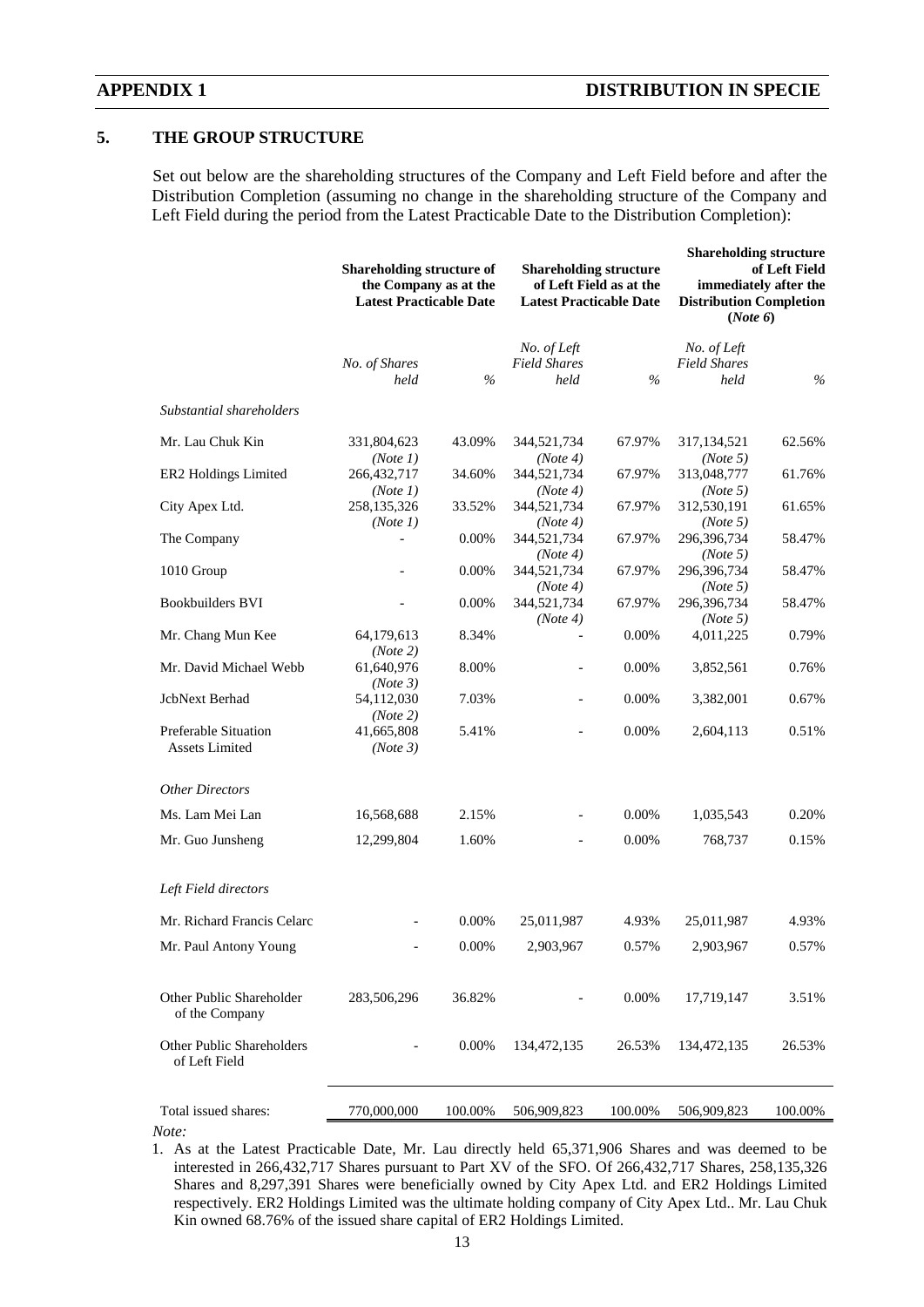- 2. According to the record kept by the Company, as at the Latest Practicable Date, Mr. Chang Mun Kee is interested in 45.49% of the shares in JcbNext Berhad. Therefore, Mr. Chang is deemed to be interested in the said shares held by Jcbnext Berhad.
- 3. According to the record kept by the Company, as at the Latest Practicable Date, Preferable Situation Assets Limited was 100% owned by Mr. Webb and therefore Mr. Webb was deemed to be interested in the said shares held by Preferable Situation Assets Limited.
- 4. As at the Latest Practicable Date, each of Mr. Lau Chuk Kin, ER2 Holdings Limited, City Apex Ltd., the Company and 1010 Group was deemed to be interested in the Left Field Shares held by Bookbuilders BVI pursuant to Part XV of the SFO.
- 5. Of 317,134,521 Left Field Shares, 4,085,744 Left Field Shares was directly held by Mr. Lau Chuk Kin whereas the following number of Left Field Shares were beneficially owned by the following companies:

| Companies                        | No. of Left Field Shares held |
|----------------------------------|-------------------------------|
| ER <sub>2</sub> Holdings Limited | 518.586                       |
| City Apex Ltd.                   | 16.133.457                    |
| Bookbuilders BVI                 | 296.396.734                   |

6. The figures for public shareholders are computed solely based on the Distribution Left Field Shares to be received by those Shareholders and do not take account of any Left Field Shares which may otherwise be held by them

### **6. REASONS FOR THE DISTRIBUTION IN SPECIE**

The Board recommends the Distribution in Specie (together with the payment of the final dividend) to reward the support of the Shareholders.

The Company proposes to distribute 48,125,000 Left Field Shares to the Shareholders, through the Distribution in Specie, to increase the liquidity of trading in Left Field Shares on the market and further broaden the shareholder base of Left Field Shares. The Directors believe that the Distribution in Specie will provide the Shareholders with an opportunity to participate, as shareholders of Left Field, in the growth of Left Field directly (instead of being through the Company and Bookbuilders BVI).

Accordingly, the Directors considered that the Distribution in Specie is in the interests of the Company and the Shareholders as a whole.

## **7. INFORMATION OF LEFT FIELD**

Left Field is a one stop shop printing solutions and service provider in Australia.

Details of the published audited consolidated financial statements of Left Field for each of the two years ended 31 December 2018 and 31 December 2019 are disclosed in the relevant annual reports of Left Field, which are published on the website of Left Field [\(http://www.leftfieldprinting.com/InvestorRelations/InvestorRelations.aspx\)](http://www.leftfieldprinting.com/InvestorRelations/InvestorRelations.aspx) and the website of Stock Exchange [\(www.hkex.com.hk\)](http://www.hkex.com.hk/).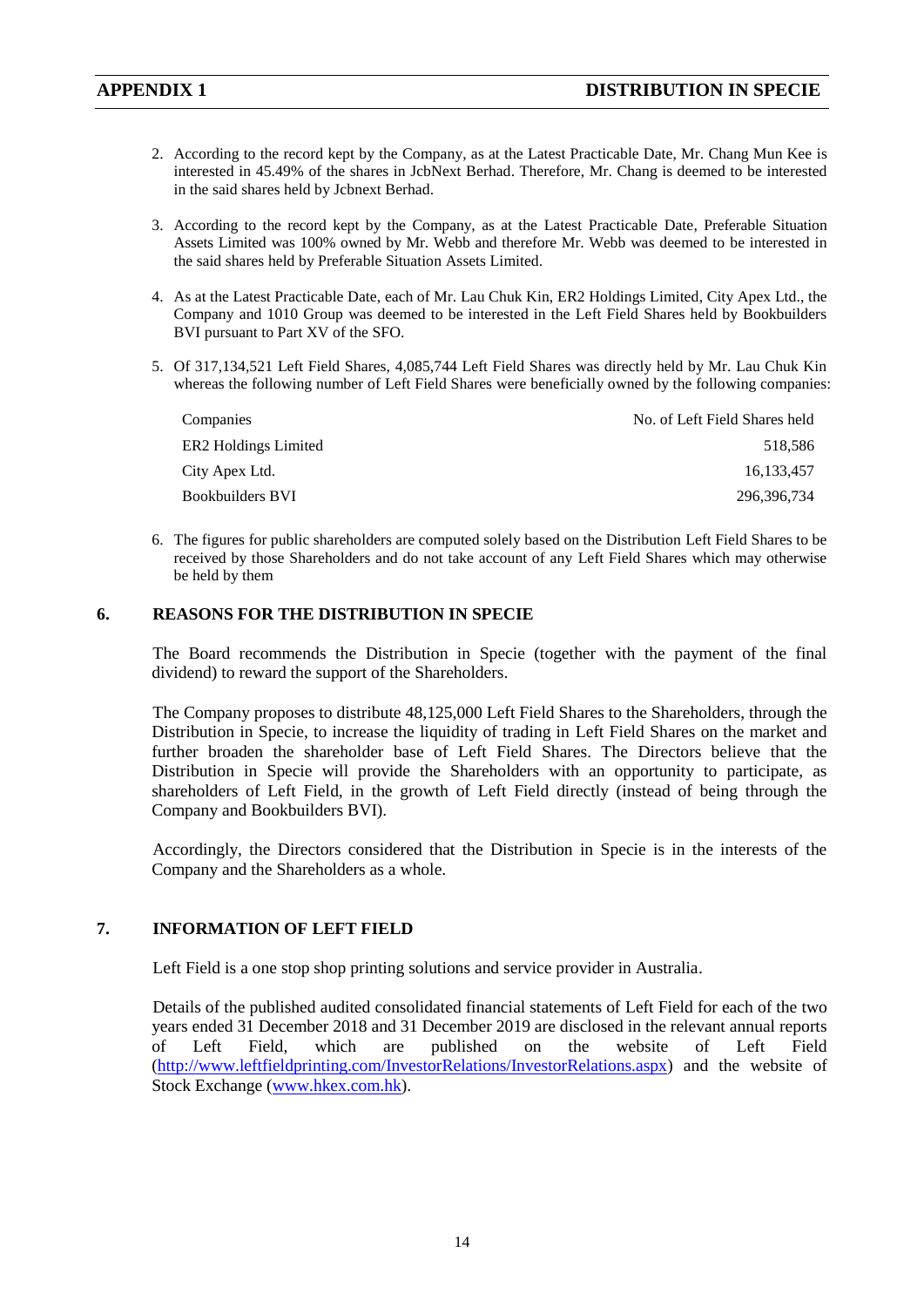## **8. FINANCIAL IMPACT OF THE GROUP**

According to the audited consolidated financial statements of Left Field, the profit for the year ended 31 December 2019 of Left Field was approximately A\$6.0 million. The consolidated net assets as at 31 December 2019 of Left Field was approximately A\$50.9 million, represented 23% of the consolidated net assets of the Group.

As a result of the Distribution in Specie, the Company's interest in Left Field will reduce from approximately 67.97% to approximately 58.47%. Left Field will still be a subsidiary of the Company.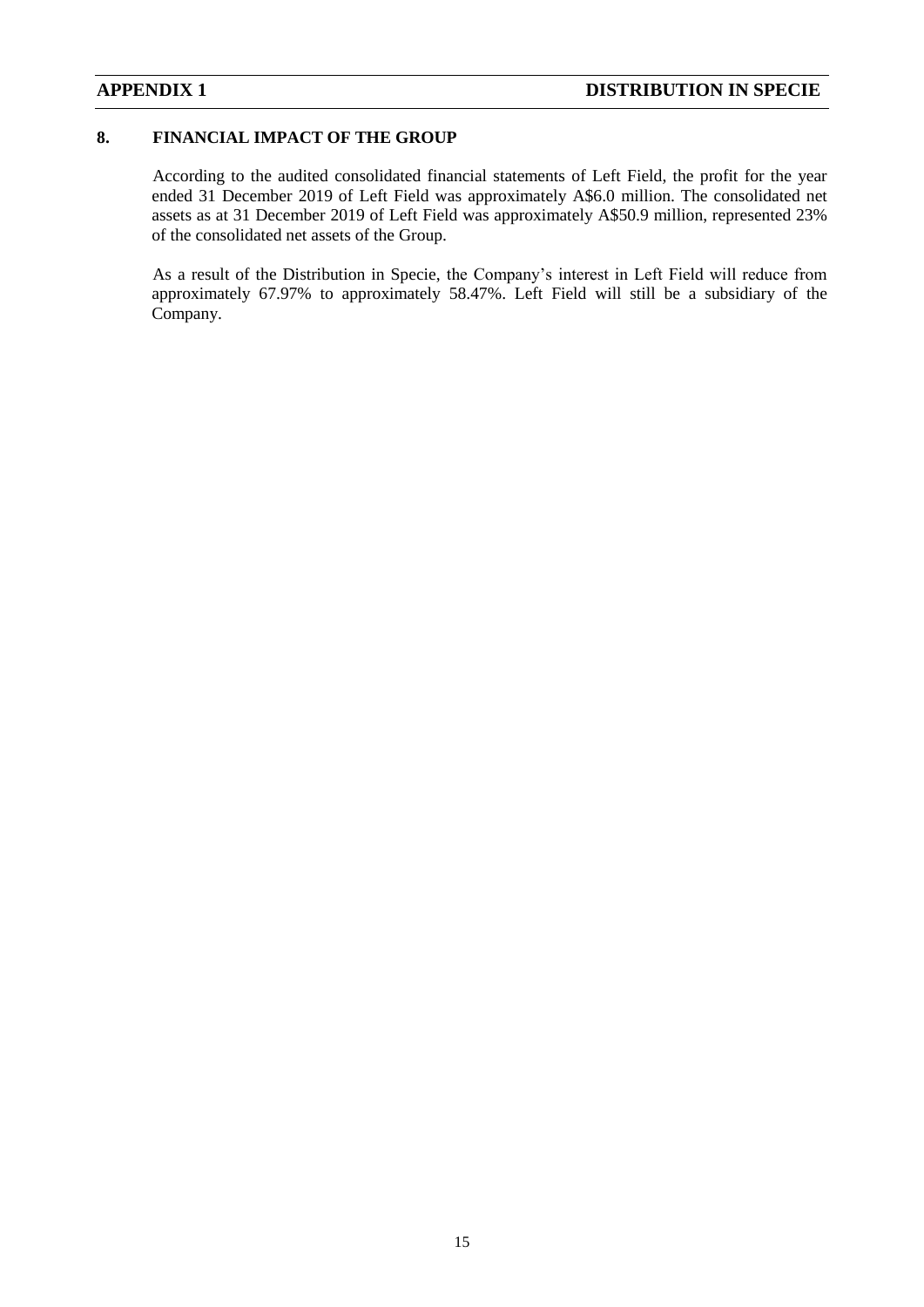This explanatory statement relates to the ordinary resolution proposed to be passed at the AGM for the grant of a general mandate to the Board to repurchase Shares of the Company through Stock Exchange. It contains all the information required by the Listing Rules to be given to the Shareholders to enable them to make an informed decision on whether to vote for or against such ordinary resolution.

## **1. SOURCE OF FUNDS**

Repurchases must be funded out of funds legally available for the purpose in accordance with the memorandum of association and Bye-laws of the Company and the Companies Act 1981 of Bermuda (the "Companies Act"). A listed company may not repurchase its own securities on Stock Exchange for a consideration other than cash or for settlement otherwise than in accordance with the trading rules of the Stock Exchange.

### **2. SHARE CAPITAL**

As at the Latest Practicable Date, the issued share capital of the Company comprised 770,000,000 Shares of HK\$0.01 each.

If Resolution no. 7 is passed at the AGM, and assuming that no Shares are issued or repurchased by the Company prior to the date of the AGM, up to 77,000,000 Shares, representing 10% of the issued share capital of the Company may be repurchased by the Company.

## **3. REASONS FOR REPURCHASE**

The Board believes that it is in the interests of the Company and its Shareholders for the Board to have a general authority from the Shareholders to enable the Company to repurchase Shares in the market at any appropriate time. Such repurchase may, depending on market conditions and funding arrangements at that time, lead to an enhancement of the net asset value per Share and/or its earnings per Share and will only be made when the Directors believe that such repurchases will benefit the Company and its Shareholders.

## **4. GENERAL**

There may be a material adverse impact on the working capital or gearing position of the Company (as compared with the position disclosed in the audited financial statements contained in the 2019 annual report of the Company) in the event that the Share Repurchase Mandate is exercised in full. However, the Directors do not propose to exercise the Share Repurchase Mandate to such an extent that there would be a material adverse effect on the working capital requirements or the gearing levels of the Company and its subsidiaries which in the opinion of the Directors are appropriate from time to time.

### **5. UNDERTAKING**

The Directors have undertaken to the Stock Exchange that they will exercise the Share Repurchase Mandate in accordance with the Listing Rules and the applicable laws of Bermuda.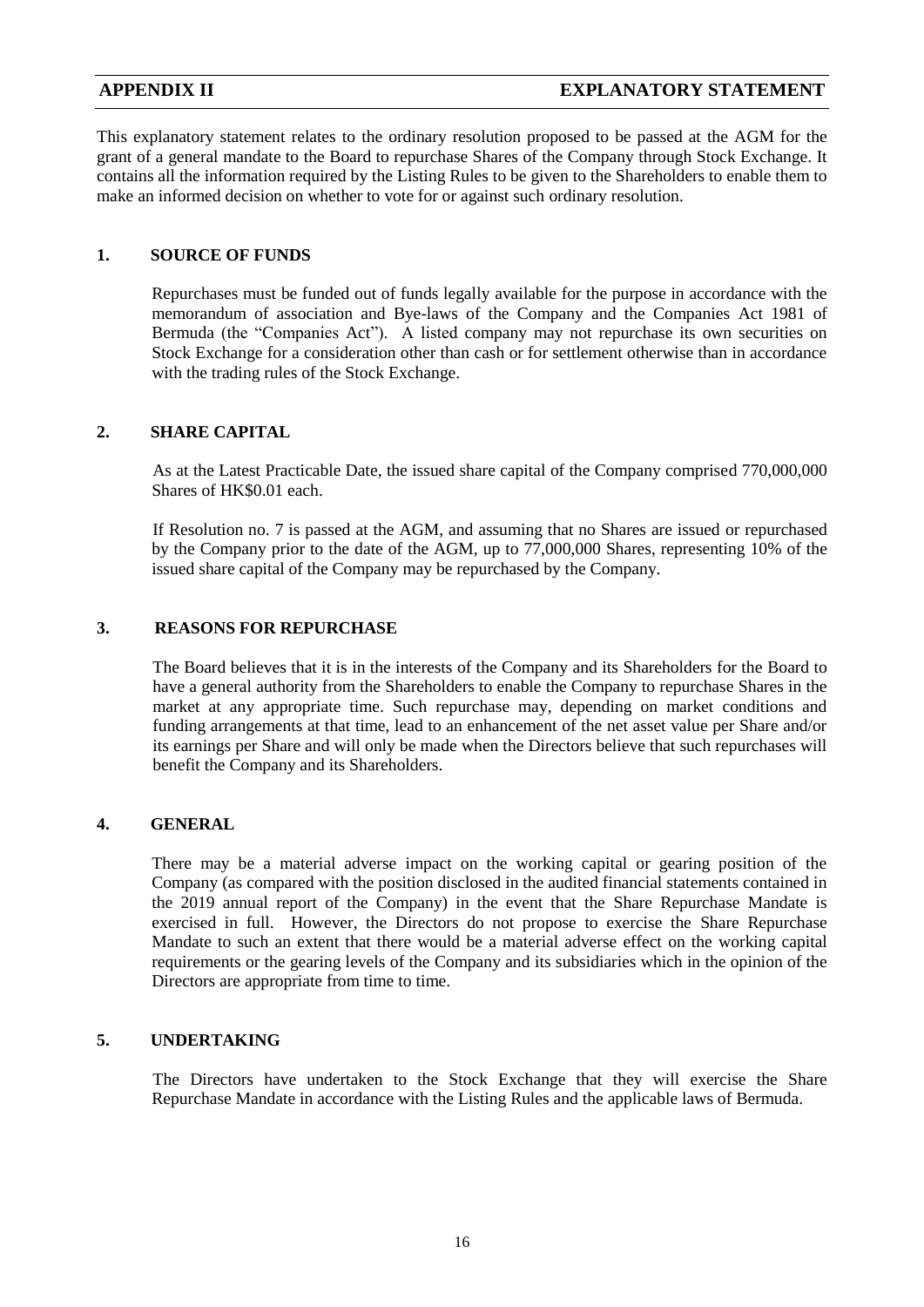### **6. EFFECT OF THE TAKEOVERS CODE**

If as a result of a repurchase of Shares, a shareholder's proportionate interest in the voting rights of the Company increases, such increase will be treated as acquisition for the purposes of the Takeovers Code. Accordingly, a Shareholder, or a group of Shareholders acting in concert (as defined in the Takeovers Code), depending on the level of increase in the Shareholder's interests, could obtain or consolidate control of the Company and may become obliged to make a mandatory offer in accordance with Rule 26 of the Takeovers Code.

As at the Latest Practicable Date and to the best knowledge of the Directors, the following persons are the substantial Shareholders of the Company as recorded in the register required to be kept by the Company under Section 336 of the SFO:

### **Approximately % shareholding**

| <b>Name of Substantial Shareholders</b>      | Number of<br><b>Shares</b><br>held | As at the<br>Latest<br>Practicable<br>Date | If Repurchase<br><b>Mandate is</b><br>exercised in full |
|----------------------------------------------|------------------------------------|--------------------------------------------|---------------------------------------------------------|
| Mr. Lau Chuk Kin (Note 1)                    | 331,804,623                        | 43.09%                                     | 47.88%                                                  |
| ER2 Holdings Limited (Note 1)                | 266, 432, 717                      | 34.60%                                     | 38.45%                                                  |
| City Apex Ltd. ( <i>Note 1</i> )             | 258, 135, 326                      | 33.52%                                     | 37.25%                                                  |
| Mr. Chang Mun Kee (Note 2)                   | 64,179,613                         | 8.34%                                      | 9.26%                                                   |
| Mr. Webb David Michael (Note 3)              | 61,640,976                         | 8.00%                                      | 8.89%                                                   |
| JcbNext Berhad (Note 2)                      | 54,112,030                         | 7.03%                                      | 7.81%                                                   |
| Preferable Situation Assets Limited (Note 3) | 41,665,808                         | 5.41%                                      | 6.01%                                                   |

*Note:*

- 1. As at the Latest Practicable Date, Mr. Lau directly held 65,371,906 shares and was deemed to be interested in 266,432,717 shares pursuant to Part XV of the SFO. Of 266,432,717 shares, 258,135,326 shares and 8,297,391 shares were beneficially owned by City Apex Ltd. and ER2 Holdings Limited respectively. ER2 Holdings Limited was the ultimate holding company of City Apex Ltd.. Mr. Lau Chuk Kin owned 68.76% of the issued share capital of ER2 Holdings Limited.
- 2. According to the record kept by the Company as at the Latest Practicable Date, Mr. Chang Mun Kee is interested in 45.49% of the shares in JcbNext Berhad. Therefore, Mr. Chang is deemed to be interested in the said shares held by Jcbnext Berhad.
- 3. According to the record kept by the Company as at the Latest Practicable Date, Preferable Situation Assets Limited was 100% owned by Mr. Webb and therefore Mr. Webb was deemed to be interested in the said shares held by Preferable Situation Assets Limited.

In the event that the Directors exercise in full the power to repurchase Shares in accordance with the terms of the ordinary resolution to be proposed at the AGM, the shareholding of the substantial shareholders in the Company would be increased to approximately the percentages as set out opposite their respective names in the table above. Such increase would give rise to an obligation to make a mandatory offer under the Takeovers Code.

In any event, the Directors do not intend to exercise the Repurchase Mandate to an extent which will trigger off the mandatory offer requirement pursuant to the rules of the Takeovers Code or which will reduce the aggregate amount of share capital of the Company in public hands to below 25%.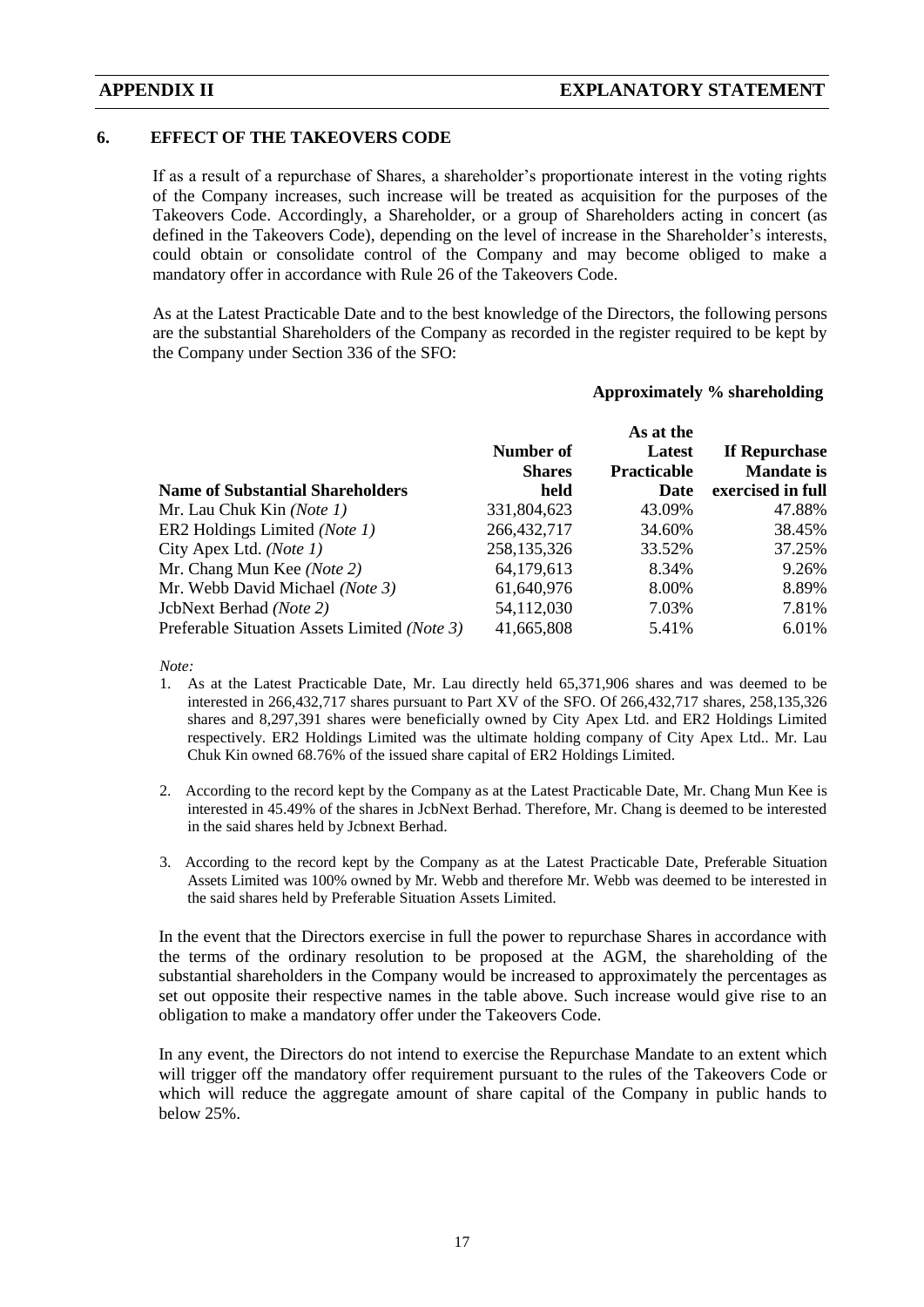## **7. SHARE REPURCHASE MADE BY THE COMPANY**

No purchase of Shares has been made by the Company in the six months preceding the Latest Practicable Date, whether on the Stock Exchange or otherwise.

### **8. CONNECTED PERSONS**

As at the Latest Practicable Date, none of the Directors or, to the best of their knowledge, having made all reasonable enquiries, their respective close associates, had any present intention to sell any of the Shares to the Company or its subsidiaries if the Share Repurchase Mandate is approved at the AGM and is exercised.

As at the Latest Practicable Date, no core connected person (as defined in the Listing Rules) of the Company has notified the Company that he has a present intention to sell any of the Shares to the Company, or has undertaken not to do so, if the Share Repurchase Mandate is approved at the AGM and is exercised.

### **9. SHARE PRICES**

The highest and lowest prices at which the Shares have been traded on Stock Exchange during the previous twelve complete months and up to the Latest Practicable Date were as follows:

|                                                         | <b>Share Price</b> |        |
|---------------------------------------------------------|--------------------|--------|
|                                                         | <b>Highest</b>     | Lowest |
|                                                         | HK\$               | HK\$   |
| 2019                                                    |                    |        |
| March                                                   | 1.55               | 1.41   |
| April                                                   | 1.60               | 1.46   |
| May                                                     | 1.48               | 1.34   |
| June                                                    | 1.41               | 1.35   |
| July                                                    | 1.40               | 1.33   |
| August                                                  | 1.36               | 1.20   |
| September                                               | 1.25               | 1.15   |
| October                                                 | 1.24               | 1.18   |
| November                                                | 1.25               | 1.19   |
| December                                                | 1.23               | 1.17   |
| 2020                                                    |                    |        |
| January                                                 | 1.21               | 1.15   |
| February                                                | 1.20               | 1.10   |
| March (up to and including the Latest Practicable Date) | 1.21               | 0.94   |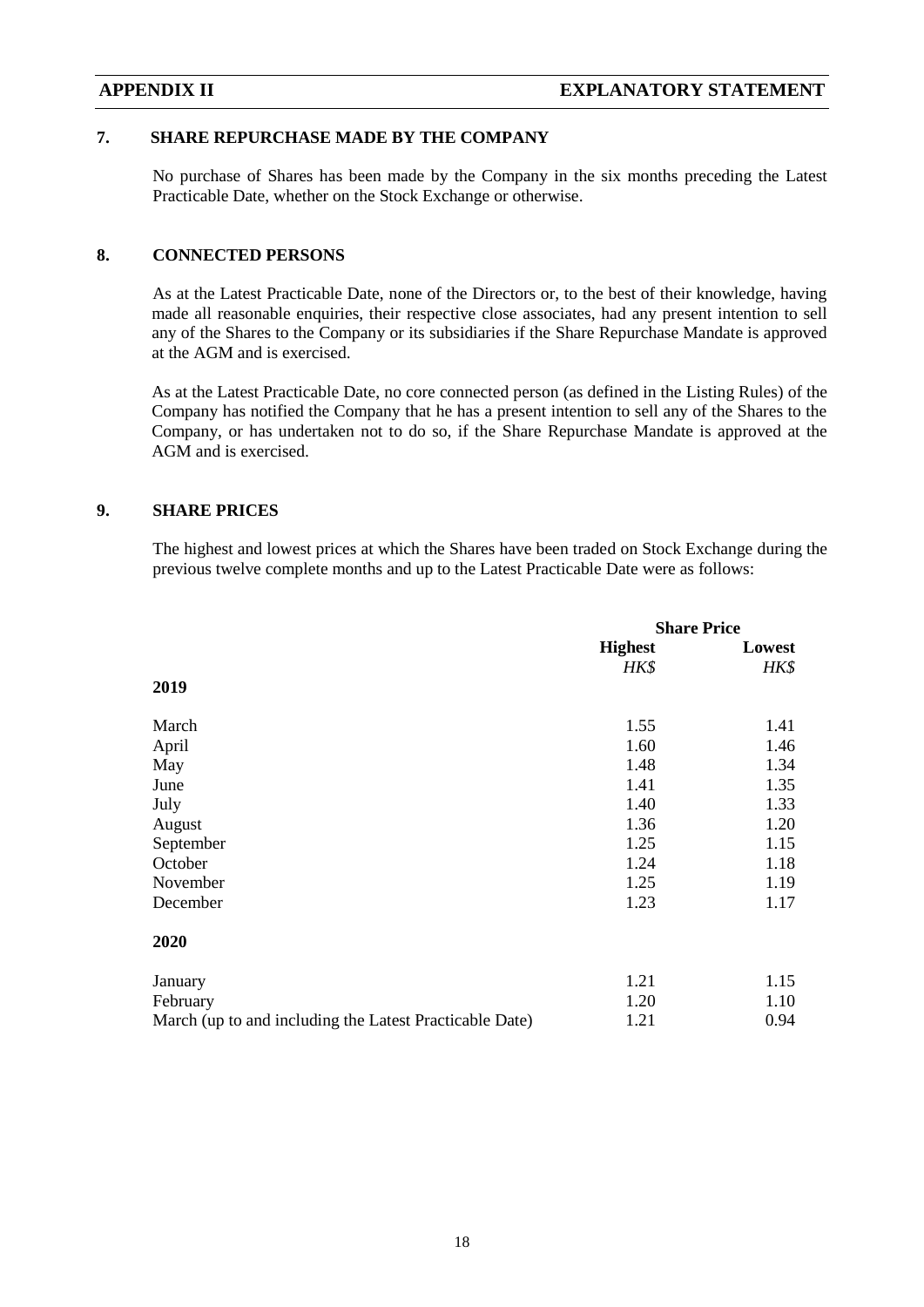## **APPENDIX III BIOGRAPHICAL DETAILS OF THE RETIRING DIRECTORS TO BE RE-ELECTED**

### *The details of the retiring directors proposed to be re-elected at the AGM are set out as follows:*

**Ms. Lam Mei Lan**, aged 53, was appointed as an executive Director in 2015. She is the chief financial officer of the Group and has been responsible for the financial management of the Group. Ms. Lam holds a Master of Business Administration degree from the Chinese University of Hong Kong and a Doctor of Business Administration degree from The Hong Kong Polytechnic University. She is a fellow of the Hong Kong Institute of Certified Public Accountants and the Institute of Chartered Accountants in England and Wales. Ms. Lam has over 30 years of experience in finance and has held senior financial positions in various main board listed companies and a non-profit charitable organization in Hong Kong. Ms. Lam is a non-executive director of The Quarto Group, Inc., an associate of the Company whose shares are listed on the London Stock Exchange. During the period from November 2014 to May 2018, Ms. Lam was an executive director of OPUS Group Limited, a subsidiary of the Company whose shares were listed on the Australian Stock Exchange until October 2018. Save as disclosed above, Ms. Lam does not hold and has not held any directorships in other listed companies in the last three years.

As at the Latest Practicable Date, Ms. Lam is interested in 16,568,688 shares of the Company within the meaning of Part XV of the SFO. Save as aforesaid, Ms. Lam did not have any relationship with any directors, senior management, substantial shareholders or controlling shareholders of the Company. There is no director's service contract entered into between the Company and Ms. Lam. However, Ms. Lam is subject to retirement by rotation and re-election in accordance with the Bye-laws. Total director's emolument of HK\$1,200,000 was paid to Ms. Lam for the year ended 31 December 2019. The director's emolument is to be determined and subject to the review by the remuneration committee of the Company with reference to her contribution in terms of time, effort and his expertise on an annual basis.

Save as disclosed herein, there is no information to be disclosed pursuant to any of the requirements of Rule 13.51(2) of the Listing Rules and there are no other matters that need to be brought to the shareholders' attentions.

**Mr. Guo Junsheng**, aged 30, was appointed as a non-executive Director in 2016. Mr. Guo holds a Bachelor of marketing degree from the Guangzhou University. He is also a founding and controlling shareholder of an art and cultural development company, a trading company and an information technology company in China. He also has **e**xtensive experience in a non-profit charitable organization in Guangdong. Mr. Guo does not hold and has not held any directorships in other listed companies in the last three years.

As at the Latest Practicable Date, Mr. Guo is the sole shareholder of Dragon Might Global Limited ("Dragon Might"). Mr. Guo is deemed to be interested in 12,299,804 shares of the Company held by Dragon Might within the meaning of Part XV of the SFO. Save as aforesaid, Mr. Guo does not have any relationship with any directors, senior management, substantial shareholders or controlling shareholders of the Company. Mr. Guo has entered into a service contract with the Company for a period of two years ending in 31 December 2020 subject to retirement by rotation and re-election in accordance with the Byelaws. Pursuant to the service contract, a director's fee of HK\$120,000 was paid for his services for the year ended 31 December 2019. The director's fee was determined and approved by the Board with reference to his contribution in terms of time, effort and his expertise and will be reviewed on an annual basis.

Save as disclosed herein, there is no information to be disclosed pursuant to any of the requirements of Rule 13.51(2) of the Listing Rules and there are no other matters that need to be brought to the shareholders' attentions.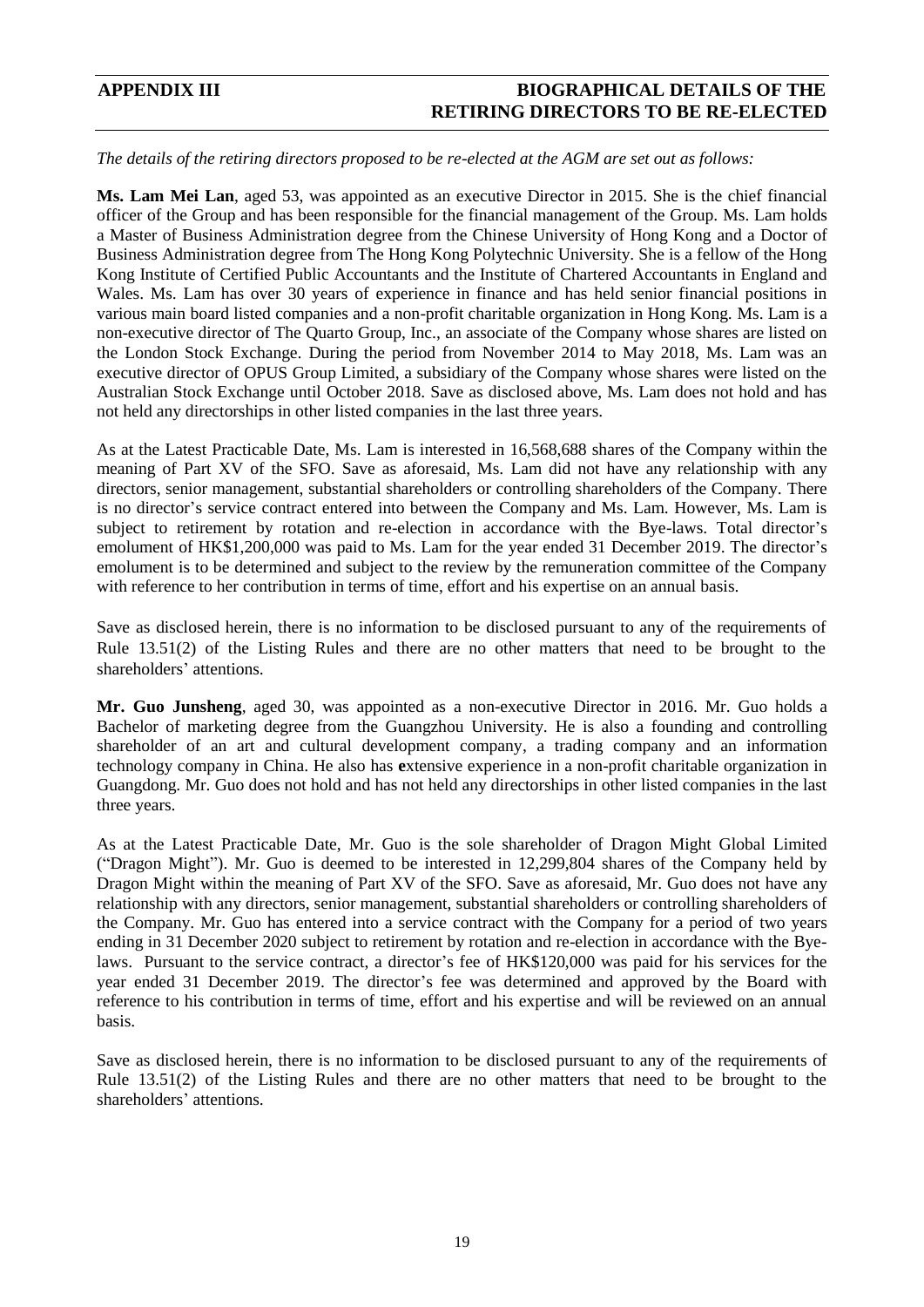## **APPENDIX III BIOGRAPHICAL DETAILS OF THE RETIRING DIRECTORS TO BE RE-ELECTED**

**Prof. Lee Hau Leung,** aged 67, was appointed as an independent non-executive Director of the Company in 2011. He is the Thoma Professor of Operations, Information and Technology at the Graduate School of Business at Stanford University. Prof. Lee was elected to the National Academy of Engineering in 2010, and is a Fellow of the Manufacturing and Service Operations Management Society in 2001, a Fellow of the Institute for Operations Research and the Management Sciences in 2005, and a Fellow of the Production and Operations Management Society in 2005. Prof. Lee obtained his Bachelor of Social Science degree from the University of Hong Kong, his Master of Science degree in Operational Research from the London School of Economics and Political Science, University of London, and his Master of Science and Doctorate degree from the University of Pennsylvania. Prof. Lee is a non-executive director of Global Brands Group Holding Limited, a company listed on the Stock Exchange of Hong Kong Limited, and an independent non-executive director of each of Synnex Corporation, a company listed on the New York Stock Exchange, Frontier Services Group Limited, a company listed on the Stock Exchange of Hong Kong Limited, and Esquel Enterprises Limited, a private company based in Hong Kong. Save as disclosed above, Prof. Lee does not hold and has not held any directorships in other listed companies in the last three years.

As at the Latest Practicable Date, Prof. Lee did not have any interests in the shares of the Company within the meaning of Part XV of the SFO nor did he have any relationship with any directors, senior management, management shareholders, substantial shareholders or controlling shareholders of the Company. Prof. Lee has entered into a service contract with the Company for a period of two years ending in 31 December 2020 subject to retirement by rotation and re-election in accordance with the Bye-laws. Pursuant to the service contract, a director's fee of HK\$210,000 was paid for his services for the year ended 31 December 2019. The director's fee was determined and approved by the Board with reference to his contribution in terms of time, effort and his expertise and will be reviewed on an annual basis.

Save as disclosed herein, there is no information to be disclosed pursuant to any of the requirements of Rule 13.51(2) of the Listing Rules and there are no other matters that need to be brought to the shareholders' attentions.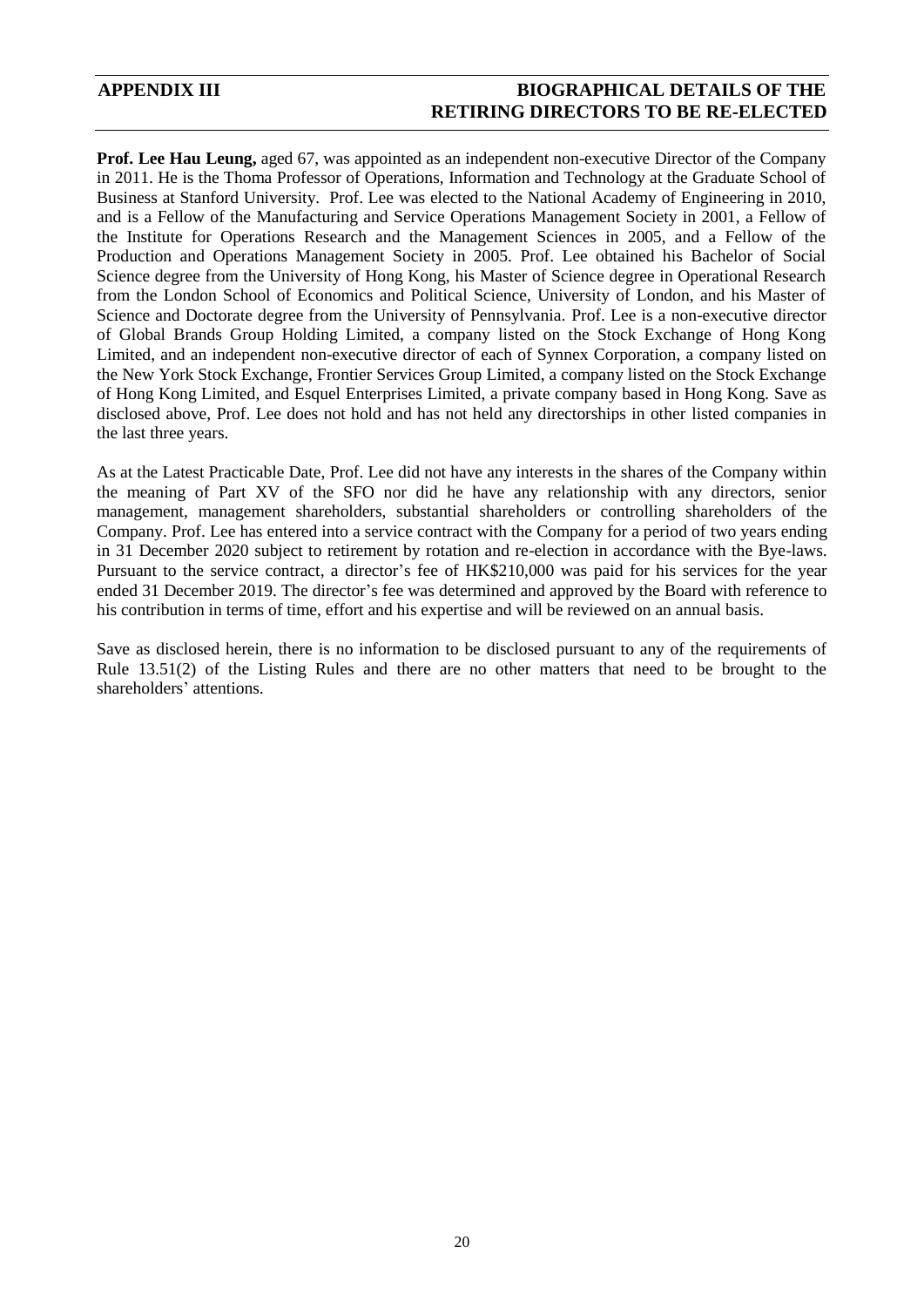

# **LION ROCK GROUP LIMITED** 獅子山集團有限公司\*

*(Incorporated in Bermuda with limited liability)* (Stock code: 1127)

## **NOTICE OF ANNUAL GENERAL MEETING**

**NOTICE IS HEREBY GIVEN THAT the annual general meeting of the members of Lion Rock Group Limited (the "Company") will be held at 26th Floor, 625 King's Road, North Point, Hong Kong on Friday, 8 May 2020 at 10:30 a.m. for the following purposes:-**

### **Ordinary Business**

- 1. To receive and adopt the audited financial statements and the reports of the directors and auditors of the Company and its subsidiaries for the year ended 31 December 2019;
- 2. To approve the declaration of a final dividend for the year ended 31 December 2019 of HK4 cents per ordinary share of the Company;
- 3. (A) (i) To re-elect Ms. Lam Mei Lan as executive director;
	- (ii) To re-elect Mr. Guo Junsheng as non-executive director;
	- (iii) To re-elect Prof. Lee Hau Leung as independent non-executive director; and
	- (B) To authorise the Board of Directors to fix their remuneration for the year ending 31 December 2020;
- 4. To re-appoint BDO Limited as the Company's auditors and authorise the directors of the Company (the "**Directors**") to fix their remuneration;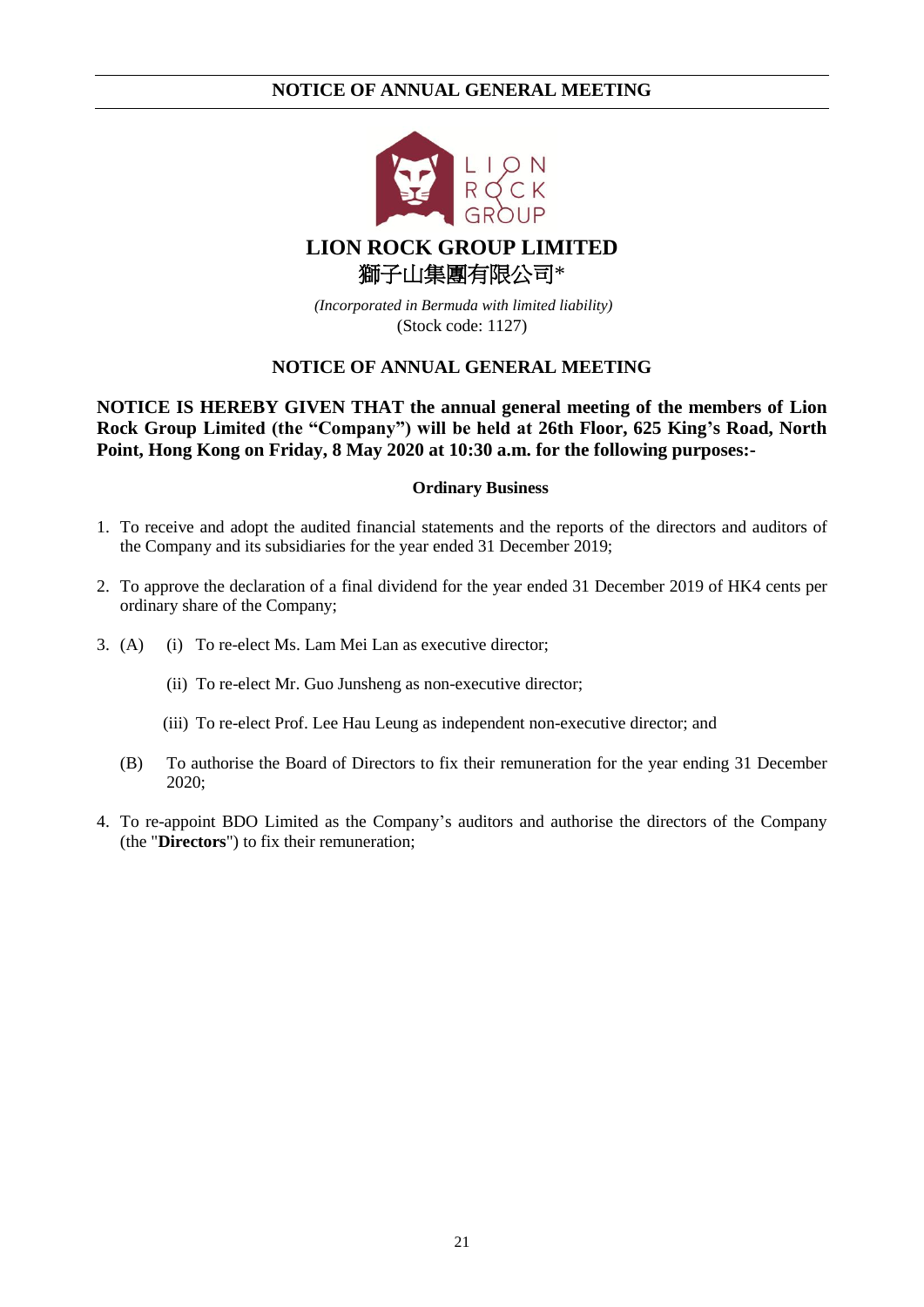### **Special Business**

5. As special business, to consider and, if thought fit, pass the following resolution, with or without amendments, as an ordinary resolution:

"**THAT** conditional upon the fulfilment of all conditions precedent of the Distribution in Specie (the details of which are disclosed in the Company's circular dated 3 April 2020 (the "**Circular**")):

- (A) the payment of a special dividend by the Company in the form of a distribution in specie ("**Distribution in Specie**") of 48,125,000 shares in the issued and paid-up share capital of Left Field Printing Group Limited ("**Left Field**") entitled to be received by the Company from 1010 Group Limited pursuant to the Subsidiary Distribution (as defined in the Circular), to the Qualifying Shareholders (as defined in the Circular) whose names appear on the register of members of the Company on the Record Date (as defined in the Circular) on a basis of 1 share in Left Field for every 16 shares in the capital of the Company held by a Qualifying Shareholder, rounded down to the nearest whole number of shares in Left Field where such calculation results in fractional shares in Left Field to be distributed, subject to such exclusions or other arrangements as the Directors may deem necessary, desirable or expedient in relation to fractional entitlements and all the transactions contemplated by the Distribution in Specie, including where applicable, any distribution out of the retained earnings account and the contributed surplus account of the Company, be and are hereby approved; and
- (B) the Directors be and are hereby generally and unconditionally authorised to do all such further acts and things and to sign and execute all such other documents (if any) and to take all such steps as the Directors deem necessary, desirable or expedient to implement and/or give effect to the Distribution in Specie, including but not limited to, the determination of the exact amount to be distributed out of the retained earnings account and the contributed surplus account of the Company under this resolution, the determination of the mechanism and manner of the transfer or distribution of shares in Left Field, fixing, re-fixing or making any variations to the Record Date (as defined in the Circular) and any other aspects of the Distribution in Specie and the execution, amendment, supplement, delivery and implementation of any documents, agreements and deeds as they may deem fit in compliance with the legal and regulatory requirements and in the interests of the Company."
- <span id="page-23-0"></span>6. As special business, to consider and, if thought fit, pass the following resolution, with or without amendments, as an ordinary resolution:-

### **"THAT:-**

(A) subject to paragraph (B) below, the general mandate to exercise by the Directors during the Relevant Period (as defined below) of all the powers of the Company pursuant to the Rules (the "**Listing Rules**") Governing the Listing of Securities on The Stock Exchange of Hong Kong Limited (the "**Stock Exchange**") to allot, issue and otherwise deal with Shares unissued or securities convertible into Shares or options, warrants or similar rights to subscribe for any Shares or such convertible securities or to make or grant offers, agreement and options which would or might require, whether during the continuance of this mandate or thereafter, securities to be issued, allotted or disposed of be and is hereby unconditionally approved;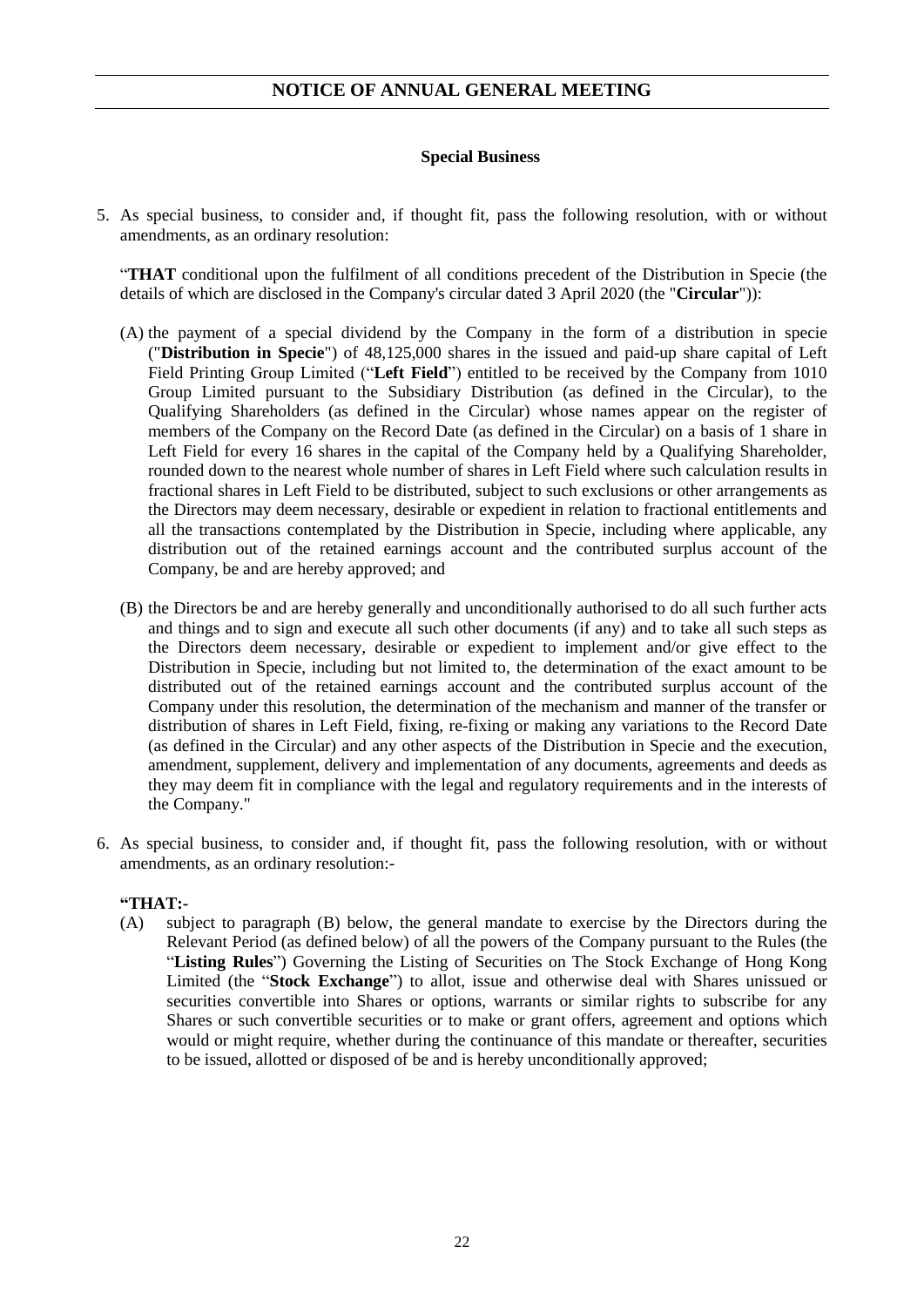- (B) the aggregate nominal amount of Shares allotted or agreed conditionally or unconditionally to be allotted (whether pursuant to options or otherwise) by the Directors pursuant to the approval in paragraph (A) above, otherwise than (i) on a Rights Issue (as defined below); or (ii) upon the exercise of any options granted under the share option scheme of the Company or similar arrangement for the time being adopted for the grant or issue of Shares or rights to acquire Shares; or (iii) as any scrip dividend or similar arrangements providing for the allotment and issue of Shares in lieu of the whole or part of a dividend on Shares in accordance with the byelaws of the Company in force from time to time; or (iv) upon the exercise of rights of subscription or conversion under the terms of any warrants of the Company or any securities which are convertible into Shares and the issue of such warrants or other securities has previously been approved by shareholders of the Company, shall not exceed:
	- (i) in the case of an allotment and issue of Shares for cash consideration, 5% of the aggregate nominal amount of the Shares in issue at the date of passing this resolution; and
	- (ii) in the case of an allotment and issue of Shares other than for cash consideration, 20% of the aggregate nominal amount of the Shares in issue at the date of passing this resolution (less the aggregate nominal amount of such Shares (if any) allotted and issued or to be allotted or issued pursuant to the general mandate granted pursuant to sub-paragraph (i) of this resolution),

provided that, in any event, no Shares or other securities of the Company shall be issued by the Directors pursuant to the approval granted under this resolution (1) if the total number of Shares allotted and issued or to be allotted and issued upon the exercise of such other securities (for cash or otherwise) exceeds 20% of the aggregate amount of the Shares in issue at the date of passing this resolution or (2) if, in the case of allotment and issue of Shares for cash consideration, the subscription price of the Share (and if relevant, the issue price of the securities to which such Share relates) represents a discount of 5% or more to the Benchmarked Price (as hereinafter defined) of the Shares; and

(C) for the purpose of this resolution:

"Benchmarked Price" shall be a price which is the higher of:

- (i) the closing price of the Shares as stated in the daily quotations sheet of the Stock Exchange on the date of signing of the agreement to which the transaction relates; and
- (ii) the average closing price of the Shares as stated in the daily quotations sheet of the Stock Exchange in the five trading days immediately prior to the earlier of:
	- (A) the date of signing of the agreement to which the allotment and issue of the Shares relate; or
	- (B) the date on which the relevant allotment and issue of the Shares are announced; or
	- (C) the date on which the price of the relevant Shares to be allotted and issued is fixed.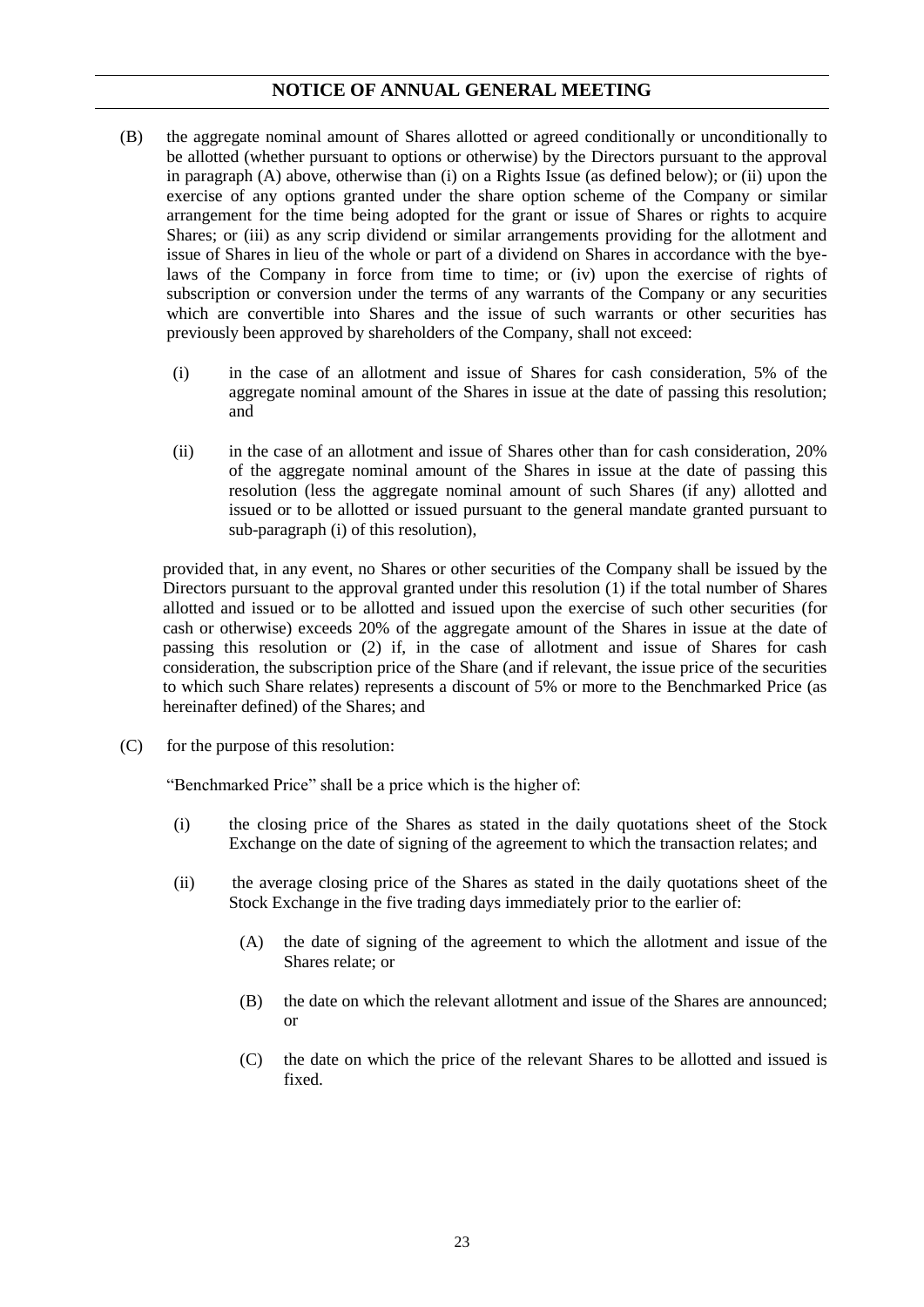"Relevant Period" means the period from the date of the passing of this resolution until whichever is the earliest of:

- (i) the conclusion of the next annual general meeting of the Company;
- (ii) the expiration of the period within which the next annual general meeting of the Company is required by the bye-laws of the Company, the Companies Act 1981 of Bermuda or any other applicable law of Bermuda to be held; and
- (iii) the passing of an ordinary resolution by the shareholders of the Company in general meeting revoking or varying the authority given to the Directors by this resolution.

"Rights Issue" means an offer of Shares, or offer or issue of warrants, options or other securities giving rights to subscribe for Shares open for a period fixed by the Directors to holders of Shares on the register on a fixed record date in proportion to their then holdings of Shares (subject to such exclusion or other arrangements as the Directors may deem necessary or expedient in relation to fractional entitlements, or having regard to any restrictions or obligations under the laws of, or the requirements of, or the expense or delay which may be involved in determining the existence or extent of any restrictions or obligations under the laws of, or the requirements of, any jurisdiction outside Hong Kong or any recognised regulatory body or any stock exchange outside Hong Kong).

<span id="page-25-0"></span>7. As special business, to consider and, if thought fit, pass the following resolution, with or without amendments, as an ordinary resolution:-

### **"THAT:-**

- (A) subject to paragraph (B) below, the general mandate to exercise by the Directors during the Relevant Period (as defined below) of all powers of the Company to purchase Shares on the Stock Exchange or any other stock exchange on which the Shares may be listed and recognised by the Securities and Futures Commission of Hong Kong (the "**SFC**") and the Stock Exchange for such purpose, and otherwise in accordance with the rules and regulations of the SFC, the Stock Exchange, the Companies Act 1981 of Bermuda and all other applicable laws in this regard, be and is hereby unconditionally approved;
- (B) the aggregate nominal amount of Shares which may be purchased by the Company pursuant to the approval in paragraph (A) during the Relevant Period shall not exceed 10 per cent. of the aggregate nominal amount of the Shares in issue as at the date of the passing of this resolution; and
- (C) for the purposes of this resolution, "Relevant Period" means the period from the date of the passing of this resolution until whichever is the earliest of:
	- (i) the conclusion of the next annual general meeting of the Company;
	- (ii) the expiration of the period within which the next annual general meeting of the Company is required by the bye-laws of the Company, the Companies Act 1981 of Bermuda or any other applicable law of Bermuda to be held; and
	- (iii) the passing of an ordinary resolution by the shareholders of the Company in general meeting revoking or varying the authority given to the Directors by this resolution."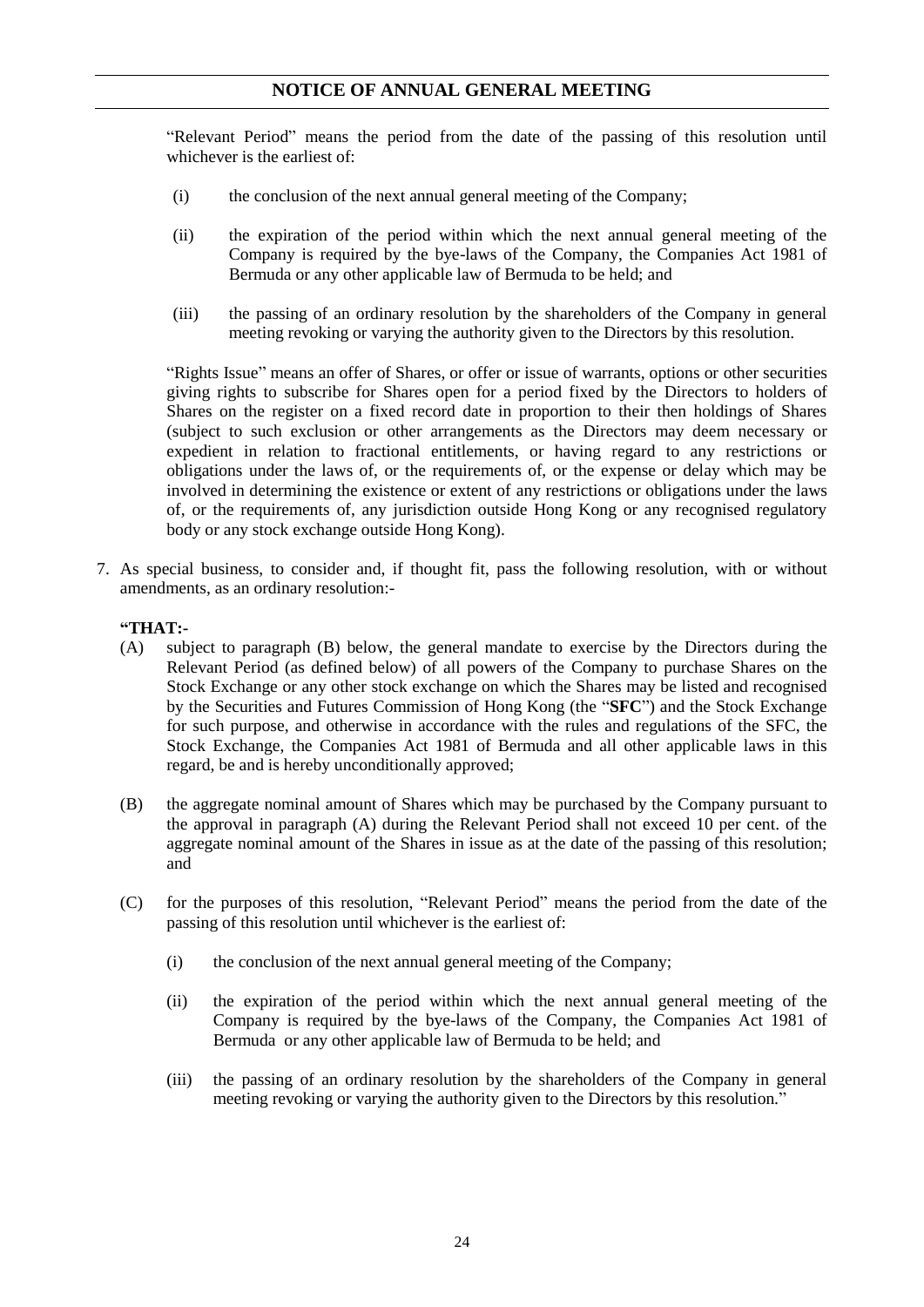- 8. "**THAT** the authorised share capital of the Company be and is hereby increased from HK\$10,000,000 to HK\$15,000,000 by the creation of an additional 500,000,000 shares of HK\$0.01 each in the capital of the Company and the Directors be and are hereby authorised to do all such acts and things and execute all such documents, including under seal where applicable, as they consider necessary, desirable or expedient to give effect to the foregoing arrangement for the increase in authorised share capital."
- 9. To transact any other business of the Company.

Hong Kong, 3 April 2020

*Principal Office: Registered Office:* 26/F, 625 King's Road North Point Hong Kong

By Order of the Board **Lau Chuk Kin** *Executive Director* 

Clarendon House 2 Church Street Hamilton HM 11 Bermuda

### *Notes:*

- 1. The register of members of the Company will be closed from Tuesday, 5 May 2020 to Friday, 8 May 2020, during which period no transfer of Shares can be registered. **In order to qualify for attending and voting at the annual general meeting**, all transfer forms accompanied by the relevant share certificates must be lodged for registration with the Company's branch share register and transfer office in Hong Kong, Computershare Hong Kong Investor Services Limited at Shops 1712-1716, 17<sup>th</sup> Floor, Hopewell Centre, 183 Queen's Road East, Wan Chai, Hong Kong not later than 4:30p.m. on Monday, 4 May 2020.
- 2. Any member of the Company entitled to attend and vote at the above meeting is entitled to appoint a proxy to attend and vote in his instead and any member who is the holder of 2 or more shares in the Company is entitled to appoint more than one proxy to attend and vote in his stead. A proxy need not be a member of the Company.
- 3. To be valid, a form of proxy and the power of attorney or other authority, if any, under which it is signed, or a certified copy of such power or authority must be deposited at the Company's branch share registrar, Computershare Hong Kong Investor Services Limited at 17M Floor, Hopewell Centre, 183 Queen's Road East, Wan Chai, Hong Kong not later than 10:30a.m. on Wednesday, 6 May 2020. Completion and return of the proxy form will not preclude you from attending the meeting should you so wish.